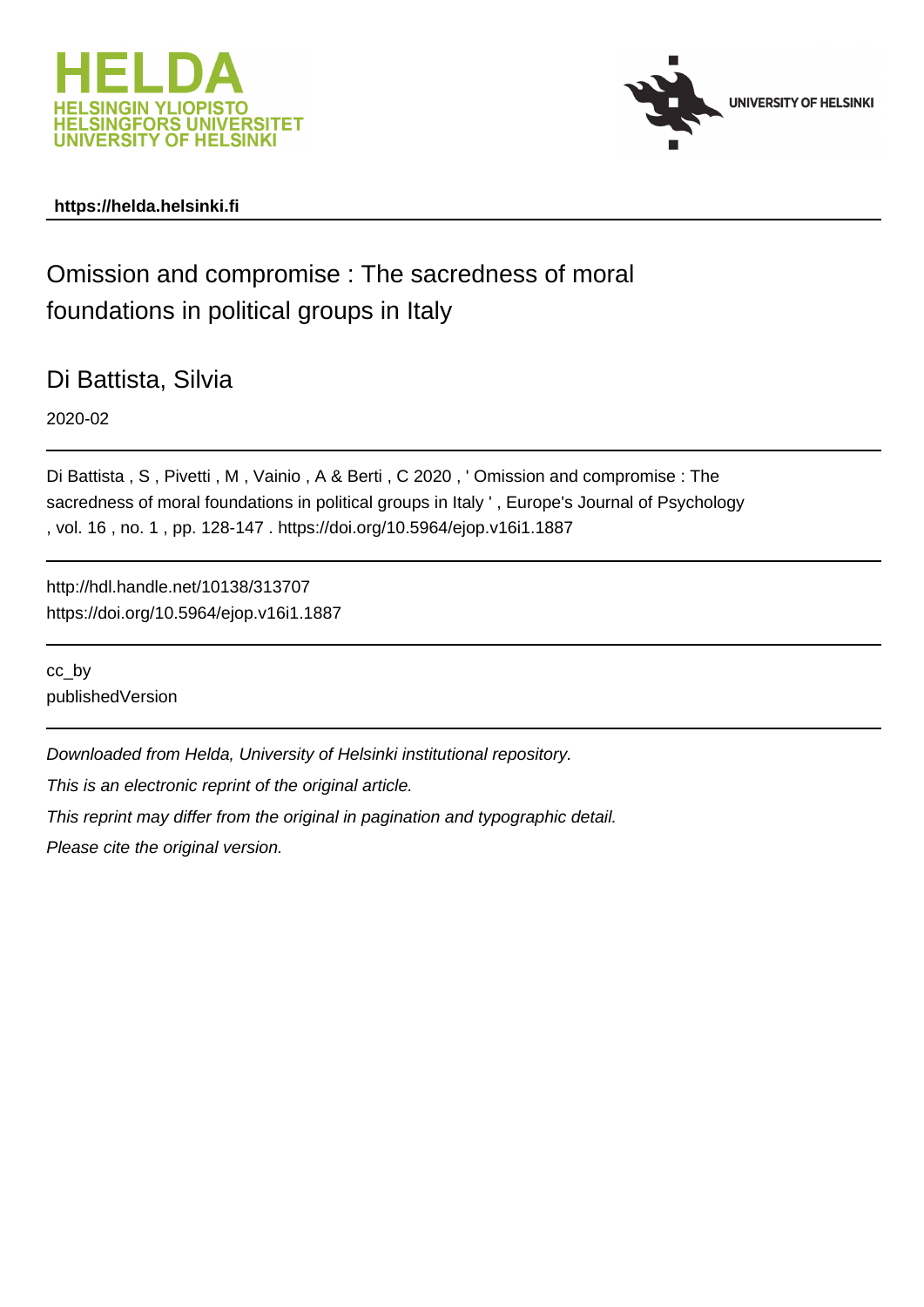# Research Reports

# **Omission and Compromise: The Sacredness of Moral Foundations in Political Groups in Italy**

Silvia Di Battista\*<sup>a</sup>, Monica Pivetti<sup>a</sup>, Annukka Vainio<sup>b</sup>, Chiara Bertia

**[a]** Department of Psychological, Health, and Territorial Sciences, University "G. d'Annunzio" of Chieti-Pescara, Chieti, Italy. **[b]** Department of Forest Sciences, Faculty of Agriculture and Forestry, Helsinki Institute of Sustainability Science (HELSUS), University of Helsinki, Helsinki, Finland.

# **Abstract**

Sacred values are moral foundations that may make public and political debates among groups hard to resolve. A taboo trade-off framework offers the opportunity of measuring the inviolability and the "sacralization" of moral foundations. In this study, moral foundations in a taboo trade-off framework were assessed in a convenience sample of Italians (N = 224) using a new measure to assess sacred values, the Omission as a Compromise on Moral Foundations scale (OC-MF). The OC-MF measures the willingness of individuals to omit moral foundations in exchange for money. It was predicted that Italian center and left-wing participants would be less willing to compromise individualizing moral foundations as opposed to binding ones, and that center and right-wing participants would be less willing to compromise on binding moral foundations than left-wing participants. Confirmatory Factor Analyses demonstrated the two-factor structure of the OC-MF: individualizing and binding. As predicted, Repeated Measures Anova showed that political orientation was related with differential adoptions of moral foundations as sacred values, with center and left-wing participants refusing to compromise more on individualizing than on binding moral foundations. Moreover, left-wing participants were more willing to compromise on binding moral foundations than center and right-wing participants. The OC-MF shows the hypothesized differences between Italian political groups and offers a new understanding of moral reasoning. These findings provide opportunities for improving ideological debates concerning sacred values.

*Keywords:* moral psychology, compromise on moral foundations, omission, sacred values, moral foundations, political orientation

Europe's Journal of Psychology, 2020, Vol. 16(1), 128–147, https://doi.org/10.5964/ejop.v16i1.1887

Received: 2019-01-25. Accepted: 2019-07-10. Published (VoR): 2020-03-03.

Handling Editor: Izabela Lebuda, University of Wroclaw, Wroclaw, Poland

\*Corresponding author at: Department of Psychological, Health, and Territorial Sciences, University "G. d'Annunzio" of Chieti-Pescara, via dei Vestini 31, 66100, Chieti (Italy). tel./fax: +39.0871.3556595. E-mail: s.dibattista@unich.it



This is an open access article distributed under the terms of the Creative Commons Attribution 4.0 International License, CC BY 4.0 ([https://creativecommons.org/licenses/by/4.0/\)](https://creativecommons.org/licenses/by/4.0/), which permits unrestricted use, distribution, and reproduction in any medium, provided the original work is properly cited.

# **The Moral Compromises of Sacred Values**

In many situations, people dislike making a trade-off between different choice alternatives, especially if choice options mirror inviolable sacred values (Tetlock, Kristel, Elson, Green, & Lerner, 2000). Any moral value that people implicitly or explicitly treat as having infinite or transcendental meaning that prohibits comparisons, trade-offs, or other exchanges is referred to as a "sacred value" (Bartels, Bauman, Cushman, Pizarro, & McGraw, 2015; Tetlock et al., 2000).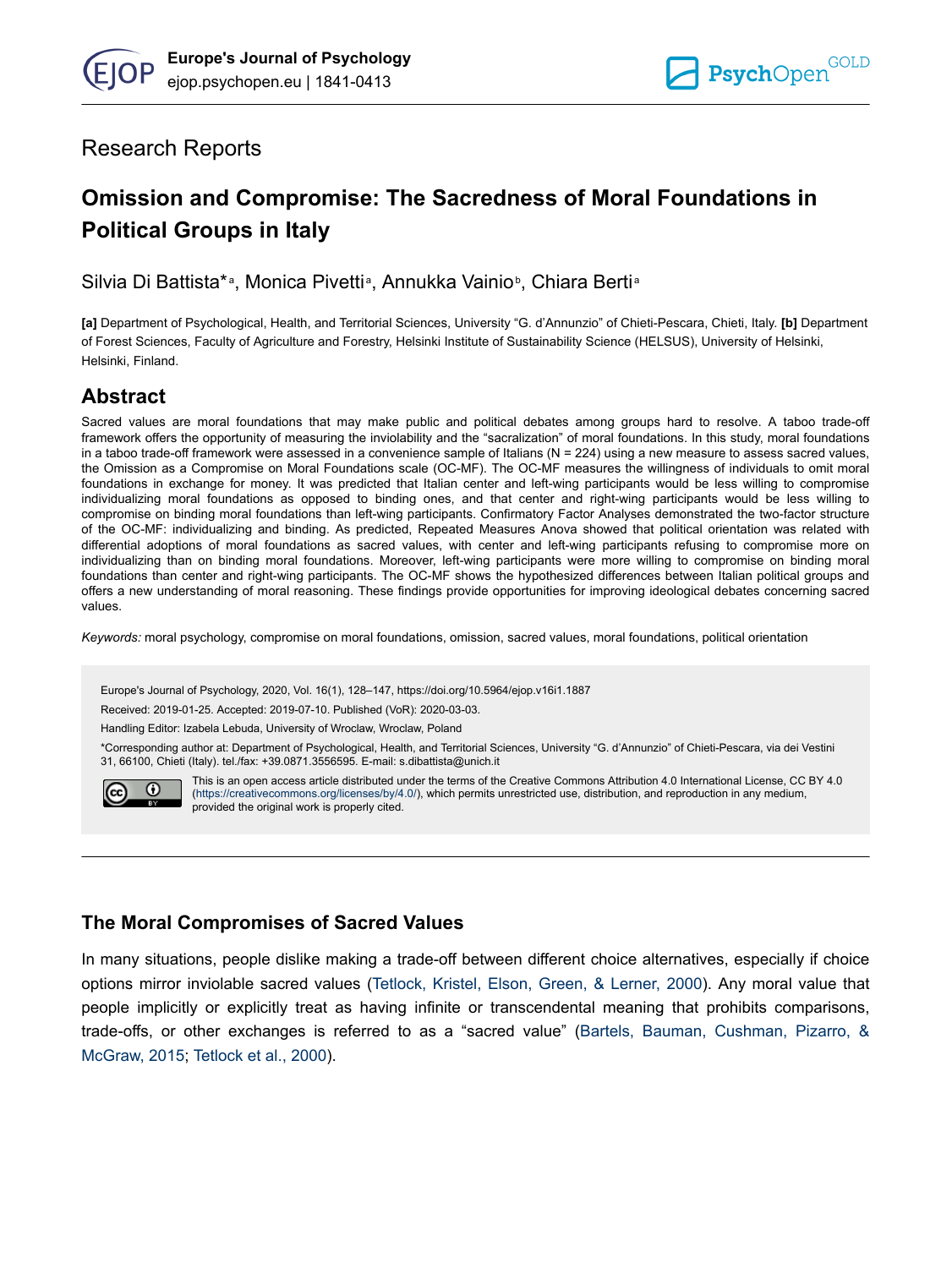Graham and Haidt (2012) argued that sacredness is crucial for understanding morality and it is a universal human propensity to invest people, places, times, and ideas with an importance which goes far beyond the utility they possess. In particular, some goods, such as human life, rights, or health, are treated as having a transcendental or sacred meaning that cannot be exchanged for secular values, especially those goods that can be bought or sold (Bartels et al., 2015; Carmichael, Hubert, Reeves, & Schanche, 1994). Sacred values are not always religious in character, because core secular values can be assumed as sacred and inviolable by a community (Graham & Haidt, 2012; Tetlock et al., 2000). Graham and Haidt (2012) explained that sacredness does not require a God, because flags, national holidays and many other markers of collective solidarity are sacred in the same way.

The opportunity for moral compromise of sacred values occurs whenever an individual confronts a situation where a contemplated choice or action puts at risk those moral principles with which an individual and his group strongly identify (Goodstein, 2000). Moral compromise involving what is sacralized are often resisted or refused (Graham & Haidt, 2012). Previous research has shown that trading off sacred values is considered a taboo and people express negative feelings even when contemplating this mere opportunity (Tetlock, 2003). For instance, Hanselmann and Tanner (2008) argued that taboo trade-offs are negatively emotion-laden, because the decision-makers realize that something important is at stake and has to be protected. Authors have also found that when a decision situation is associated with a sacred value (i.e., taboo trade-off), people perceive the task as easier to solve compared with a situation not involving sacred values (i.e., routine trade-off). Performing a functional MRI (fMRI) with volunteers who were faced with a series of decision tasks, Duc, Hanselmann, Boesiger, and Tanner (2013) found that taboo trade-off proposals increased neuronal activations in the left anterior temporal lobe and bilateral amygdalae – areas associated with rule-based processing and emotion - as well as significant correlations between activations of the right amygdala and moral disgust ratings.

Following a social psychological approach, although people wish to protect their moral self-image (Monin & Jordan, 2009) and want to see themselves as moral actors (Mazar, Amir, & Ariely, 2008; Nisan, 1991), studies have also demonstrated that people recognize that moral concepts, like purity, can have different meanings depending on the type of social relationship a given situation involves (Rai & Fiske, 2011). According to what is known as *moral flexibility* (Bartels, 2008), contextual and societal factors could influence which values are more relevant than others. Morgan, Skitka, and Wisneski (2010) argued that different individuals may see some issues as relevant or irrelevant to morality. For example, people know that tax evasion is wrong, that it represents a risk because there is a certain probability of being discovered and punished, and that it leads to higher taxes for the remaining taxpayers. Empirical literature on the ethics of tax evasion reveals that, in general, there is strong moral opposition to it (e.g., Bosco & Mittone, 1997). However, the opposition to tax evasion could be weaker in a number of circumstances: cases in which the government engages in human rights abuses or cases in which the tax system is perceived as unfair (McGee, 2012). Which moral values become sacred for a group is somewhat arbitrary, a function of cultural context and need (Ginges, 2015). McGraw and Tetlock (2005) found that apparently absolute opposition to selling body organs on the marketplace was substantially reduced when, for example, it was emphasized that this trade would save many lives. In other words, what counts as a taboo trade-off varies dramatically across ideological subcultures, group-specific approaches to morality, and historical periods (Tetlock, Peterson, & Lerner, 1996). There are many opportunities for reframing issues that involve sacred values for groups. As in religions, values survive in time and in space because they are readily rewritable in ways that are sensitive to changing contexts (Atran & Norenzayan, 2004). The way in which moral values are relevant and sacralized could depend on collective reasons and could be based on a

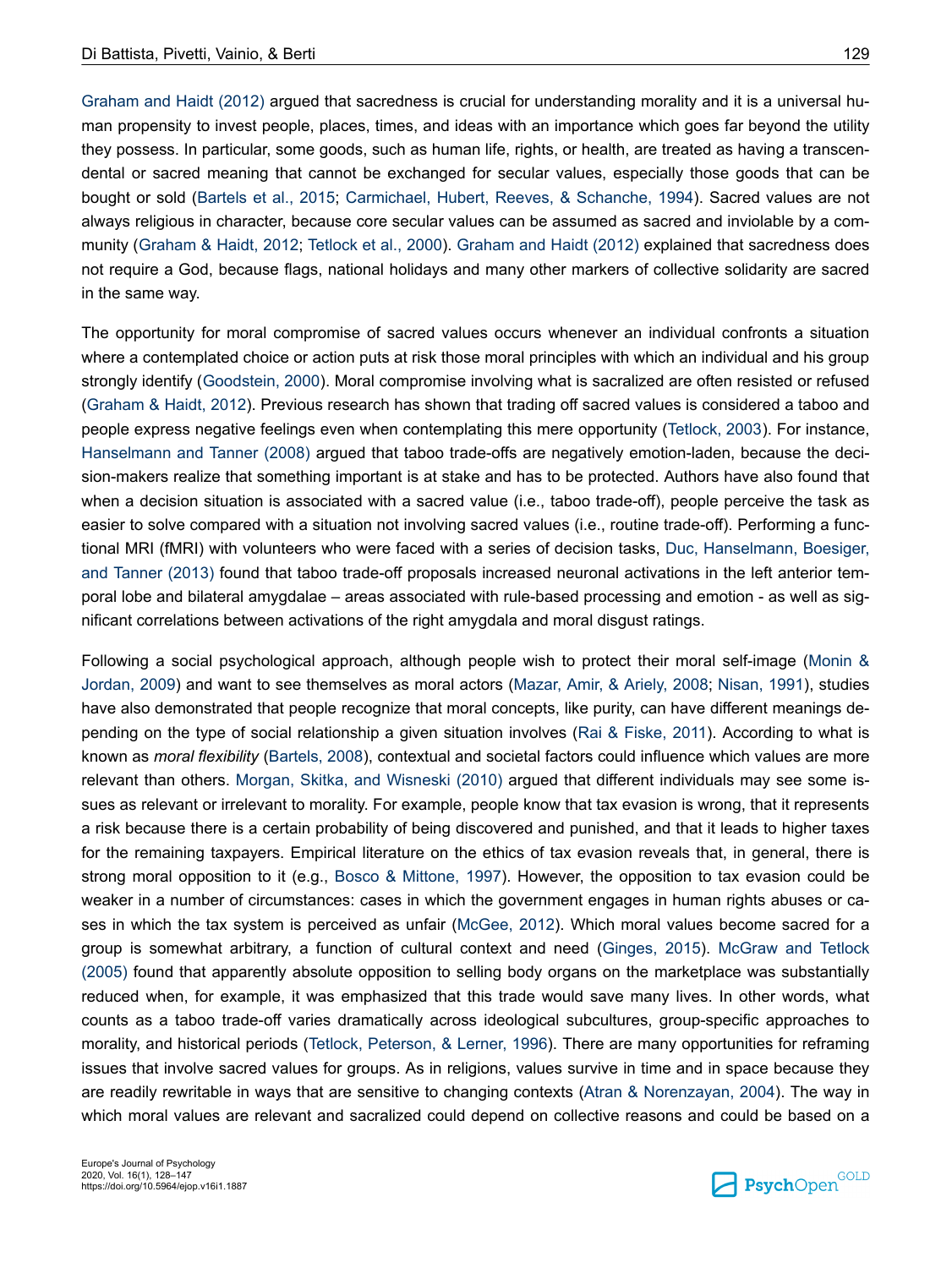specific ingroup internalized conviction of right and wrong (Bartels et al., 2015). However, moral values can be defined as sacred by means of a taboo against material trade-offs, with several implications for intergroup dynamics and conflicts. What gives sacred values their meaning and their moral status is their separation from the profane domain of everyday life (Durkheim, 1955; Tetlock, 2003). Therefore, their defining characteristic is a taboo against valuing moral values along a material or monetary scale (Ginges, Atran, Medin, & Shikaki, 2007).

### **Moral Sacredness and Political Ideology**

The political arena is a field where moral convictions are the most debated and relevant for guiding the attitudes and behavior of electors, parties, and candidates. Discussions around inviolable values abound in many fundamental political disputes (e.g., The right to life, LGBT+ rights or the death penalty), and they often make disputes much harder to resolve. With regard to political issues, there is considerable variation in the degree to which people's opinions are vested with moral conviction (e.g., Skitka, Bauman, & Sargis, 2005). Increased moral conviction about a given issue predicts increased prejudice toward those who have different views (Skitka et al., 2005), as well as distrust of political authorities who have to work on the issue (Wisneski, Lytle, & Skitka, 2009). Skitka and colleagues (2005) found that attitudes held with strong moral conviction predicted greater social and physical distance from, and intolerance towards, dissimilar others, lower levels of good will and engagement in attitudinally heterogeneous groups, and inability to generate procedural solutions to resolve disagreements.

Graham and Haidt (2010) argued that the most intractable political debates are likely to involve binding moral foundations, whereas the greatest degree of commonality may be found in issues related to individualizing ones. According to the Moral Foundations Theory (MFT; Haidt & Joseph, 2004; Haidt & Graham, 2007), individualizing foundations are related to care for and devotion to the discomfort of others (Harm / Care) and concern for justice and rights (Fairness / Reciprocity); while binding foundations describe the concern for and interest in social solidarity and responsibilities of group membership (Ingroup / Loyalty); social order, social role fulfillment and respect for traditions and institutions (Authority / Respect); and interest in control of impulses and desires (Purity / Sanctity). Individualizing foundations are described as the source of those moral intuitions correlated with the liberal philosophical tradition with its emphasis on the rights and welfare of individuals. Individualizing foundations are specific to a secular contractual society prioritizing individual rights and in which binding foundations are less important, or even elicit racism, prejudice or nationalism, authoritarianism, homophobia and disgust-based restrictions on the rights of women (Haidt & Kesebir, 2010). Binding foundations correlate with many conservative and religious moralities with their emphasis on group-binding loyalty (see also Graham & Haidt, 2012), and tend to be supported by more conservative elements within a society. In general, conservatives prefer a binding approach (i.e., They give similar evaluations on all five sets of moral foundations), whereas liberals show a preference for an individualizing approach (i.e., They give higher evaluations on fairness and harm moral foundations than on other foundations; Graham & Haidt, 2010; Graham, Haidt, & Nosek, 2009; Graham et al., 2011; Haidt & Graham, 2007; Haidt & Joseph, 2004). Testing the MF hypothesis in different countries, Graham and colleagues (2011) found that liberalism / left-wing ideology sustains liberty and equality as fundamental political goods, and so liberal people mainly support individual rights and the use of government programs to extend such rights as widely - and as equally - as possible. On the other hand, the fundamental values of conservatism / right-wing ideology are found in their propensity to preserve the status quo in human welfare and long-existing institutions, norms, and traditions across generations. Conservatives support solid institutions and social control as necessary and they tend to believe that they are hard to replace if delegi-

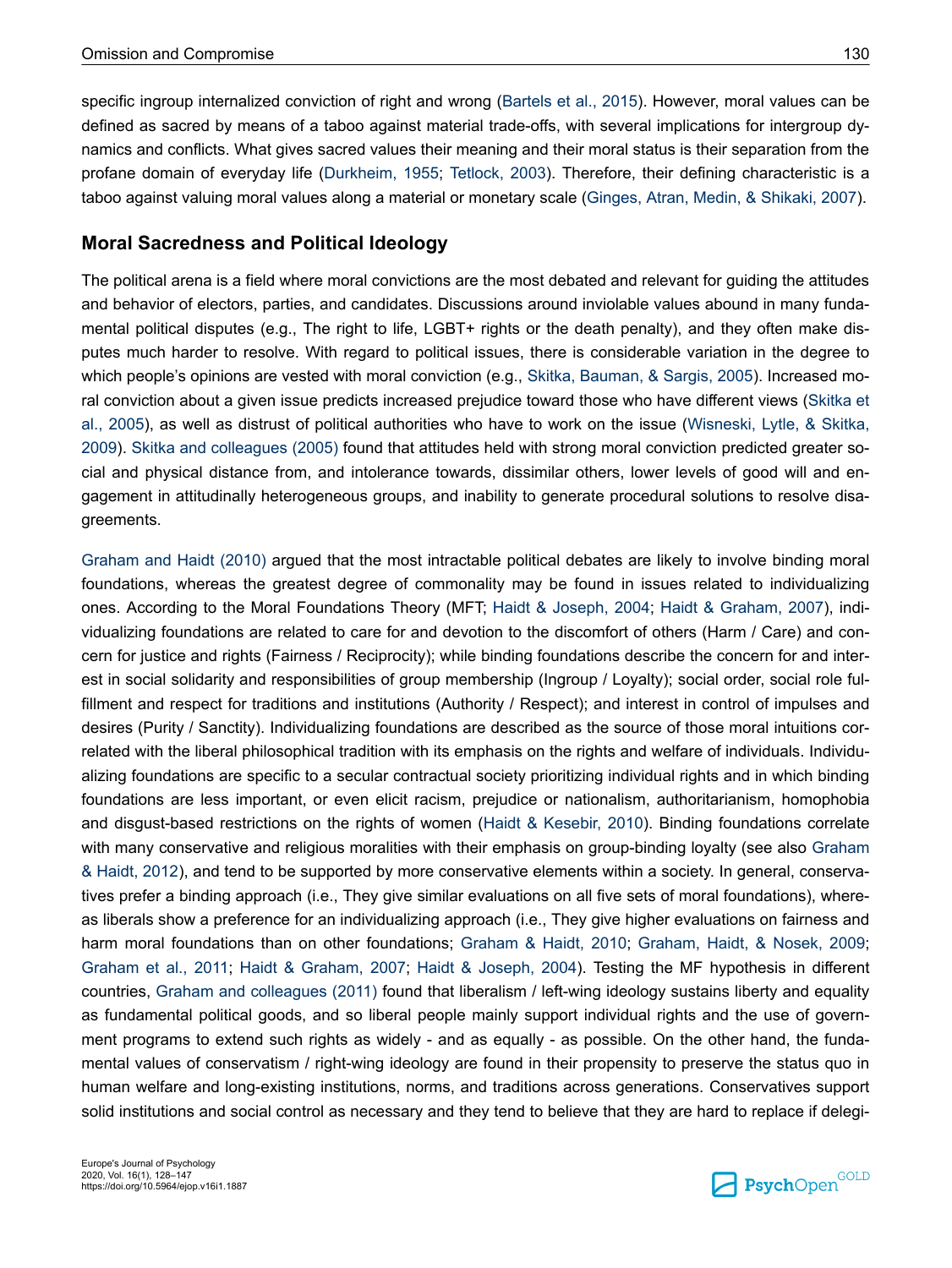timized. However, these assumptions have not always been confirmed in all studies. For instance, Davis and colleagues (2016) could not generalize the moral foundations hypothesis which predicted that conservatism would positively correlate to binding foundations in black people in the United States.

Few studies used the Moral Foundation approach to investigate left-wing and right-wing moral reasoning in the Italian context (D'Alberti, 2013; Di Battista, Pivetti, & Berti, 2018; Milesi, 2017). Across three studies carried out in Italy from 2010 to 2013, Milesi (2017) found that the intention to vote for right-wing political groups rather than for left-wing rivals is associated with concerns about sanctity. Results also showed that individualizing is weakly related to political orientation, particularly in the dimension of care. Di Battista, Pivetti, and Berti (2018) found that both Italian left and right-wingers attribute higher scores to individualizing moral foundations than to binding ones. Right-wingers give similar evaluations on all five sets of moral foundations, whereas left-wingers give higher evaluations on individualizing foundations than on the other foundations. These studies did not measure moral foundations in a taboo trade-off framework.

In general, existing research measuring moral foundations in a taboo trade-off framework relies primarily on the Moral Foundations Sacredness Scale (MFSS; see Graham et al., 2009). The MFSS is designed to measure an individual's willingness to violate moral norms in exchange for money (e.g., "Kick a dog in the head, hard"; Graham et al., 2009). As far as we know, only one Italian study administered the MFSS (D'Alberti, 2013) in order to study moral foundations and voting intentions in the Italian general election in 2013. The author found that the correlations between the indexes obtained with two methods of measurement (moral foundations questionnaire and MFSS) were quite different. According to the MFSS measurement, the only relevant result was an unexpectedly high foundation score for the political center. The Italian centrist faction seemed particularly sensitive to the notion of asking for money in exchange for violating taboos. D'Alberti (2013) highlighted that an explanation might lie in Italian political history. A centrist party such as Democrazia Cristiana (Christian Democracy) was traditionally the party with the closest ties to Catholics for a long period, namely, from the end of the Second World War until the 1990s. A strong identification with Catholic values for the centrist parties might explain these high scores in the moral trade-off measure, but D'Alberti cannot explain why these scores weren't reflected in the moral foundations questionnaire.

Other studies, which aimed at measuring purity violations alone, have used scenarios involving incest and sex with a dead chicken (Feinberg, Willer, Antonenko, & John, 2012; Pennycook, Cheyne, Barr, Koehler, & Fugelsang, 2014), or vignettes involving incest and eating a pet dog (Eskine, Kacinik, & Prinz, 2011; Schnall, Haidt, Clore, & Jordan, 2008; Wheatley & Haidt, 2005). These specific scenarios and scales of moral compromise are difficult to adapt to Italian participants, as they are generally against these violations. For instance, in Italy incest and sexual relations between people and animals are punishable by law, therefore the moral applicability of these sentences, scenarios, and items is complicated. For this reason, we suspect that items designed to measure an individual's willingness to violate moral norms in exchange for money as in previous studies will be particularly rejected by participants, obscuring any difference between groups.

### **The Current Study**

This study aims to better understand the moral quandaries people face when they debate sacred values and to further the study of moral psychology and its link with political ideology in the Italian context, showing 1) how compromise on moral foundations unveils the moral reasoning of the political left, center, and right in Italy; 2)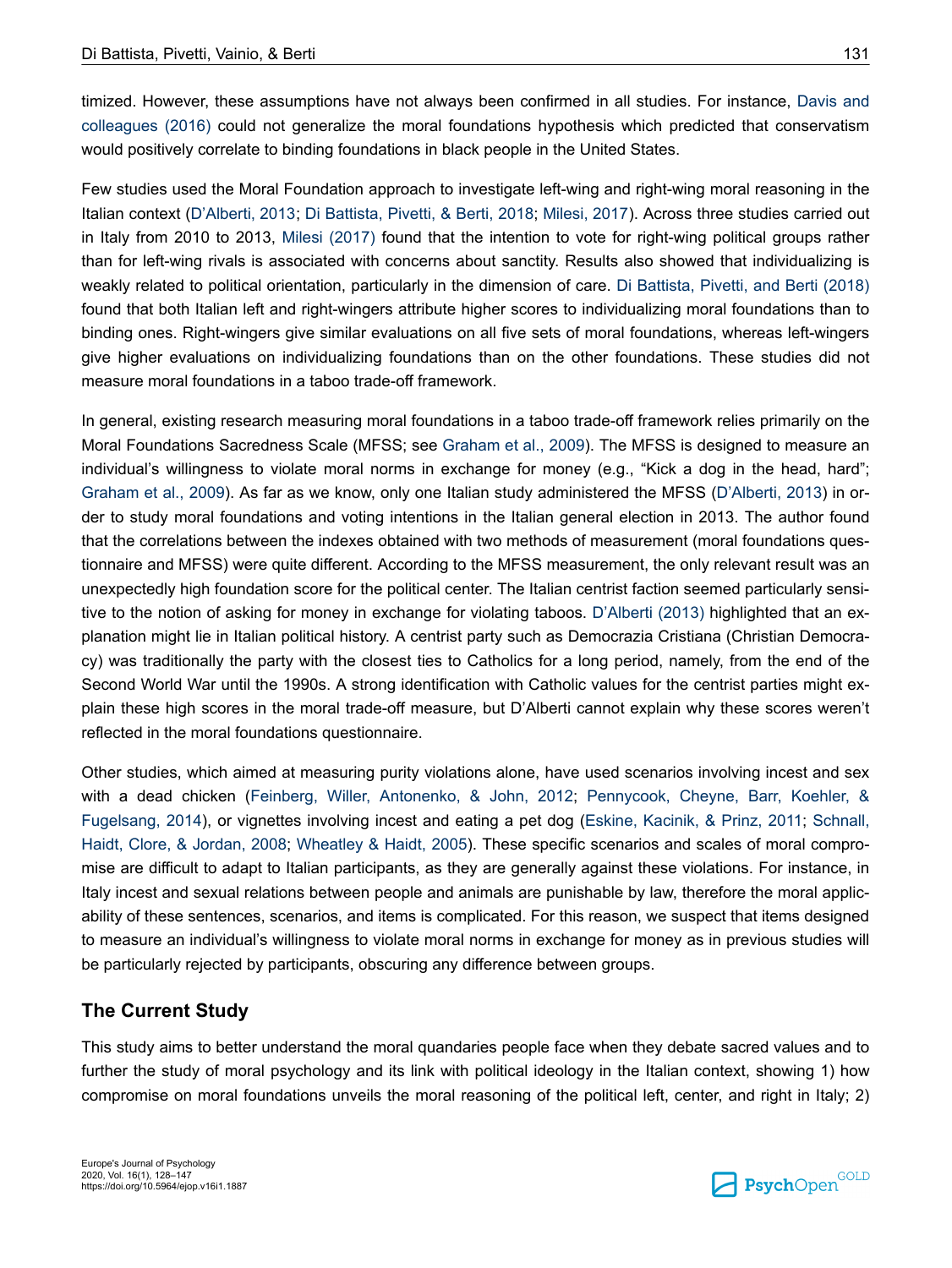which set of moral factors plays the most important role in these distinctions. The inclusion of the assessment of omission as a compromises on moral foundations is useful for understanding the moral roots of the ideological debates between groups. Furthermore, exploring moral psychology and judgments calls for different tools and methods that can cover all moral domains. For these reasons, we aim to use a new tool to measure the sacralization of moral foundations in a taboo trade-off context, drawing inspiration from the MFSS. We are interested in showing how a moral dilemma can conflict with the political groups' internalized convictions of right and wrong in the Italian context. Moral regret for compromise on moral foundations in some specific dilemmas could explain what kind of morality a group and its members have. In line with the relevant research, MF hypothesis predict that conservatives prefer the binding approach (i.e., They give similar evaluations on all five sets of moral foundations), whereas liberals show a preference for individualizing moral foundations when compared to conservatives (Graham et al., 2009; Graham et al., 2011). Adapting Tetlock's work on sacred values and taboo trade-offs (Tetlock et al., 2000) to make moral judgments "personal and visceral" (Graham et al., 2009, p. 1036) or personally relevant, Graham and colleagues (2009) showed participants' resistance to contemplate a tradeoff. Liberals refused to make trade-offs on individualizing foundations but were more willing to perform actions that violated the binding foundations. They were less likely than conservatives to see trade-offs related to binding foundations as violations of sacred values. The authors commented their results, finding that liberals mainly justify moral rules in terms of their consequences for individuals; they are familiarized with balancing opposing interests with the primary interest of individual care and rights. Conservatives, in contrast, are more likely not to break moral rules, even when the consequences would be positive, because they justify these values as handed down from authorities, such as God, or from earlier generations. The authors highlighted that this deontological reluctance to make trade-offs could be well detected by the methods used in the MFSS (Graham et al., 2009). The opportunity for moral compromise on sacred values, putting at risk those moral principles with which a group and its members strongly identify (Goodstein, 2000), could disclose which sets of foundations are truly inviolable for the left and the right. In this study and in line with the literature (Graham et al., 2009; Graham et al., 2011), it is hypothesized that Italian center - left morality relies heavily on the individualizing foundations that people would not compromise by accepting money in exchange for violating them. On the other hand, we predict that those on the center - right would be less likely to violate binding foundations for money than left-wingers. We also expect to find high scores on either individualizing or binding foundations for the political center, which can represent those Italian political parties traditionally linked to religiousness (D'Alberti, 2013).

Specifically, in the assessment of moral foundations via a new moral compromise foundation scale, namely the Omission as a Compromise on Moral Foundations scale (OC-MF), it is predicted that:

*H1*: Center and left-wing Italian participants would consider individualizing moral foundations as more relevant (i.e., Lower willing to compromise on them) than binding foundations.

*H2:* Center and right-wing Italian participants would consider binding moral foundations as more relevant (i.e., Lower willing to compromise on them) than left-wing Italian participants.

Confirmation of a two-factor structure of the OC-MF according to one of the principal two-factor models identified by Graham and colleagues (2011) is also expected.

# **The Research Context**

Italy has a multi-party system characterized by rapidly changing governments. It is recognized as a Westernized country with a modern liberal tradition with regard to the importance of the protection of each individual

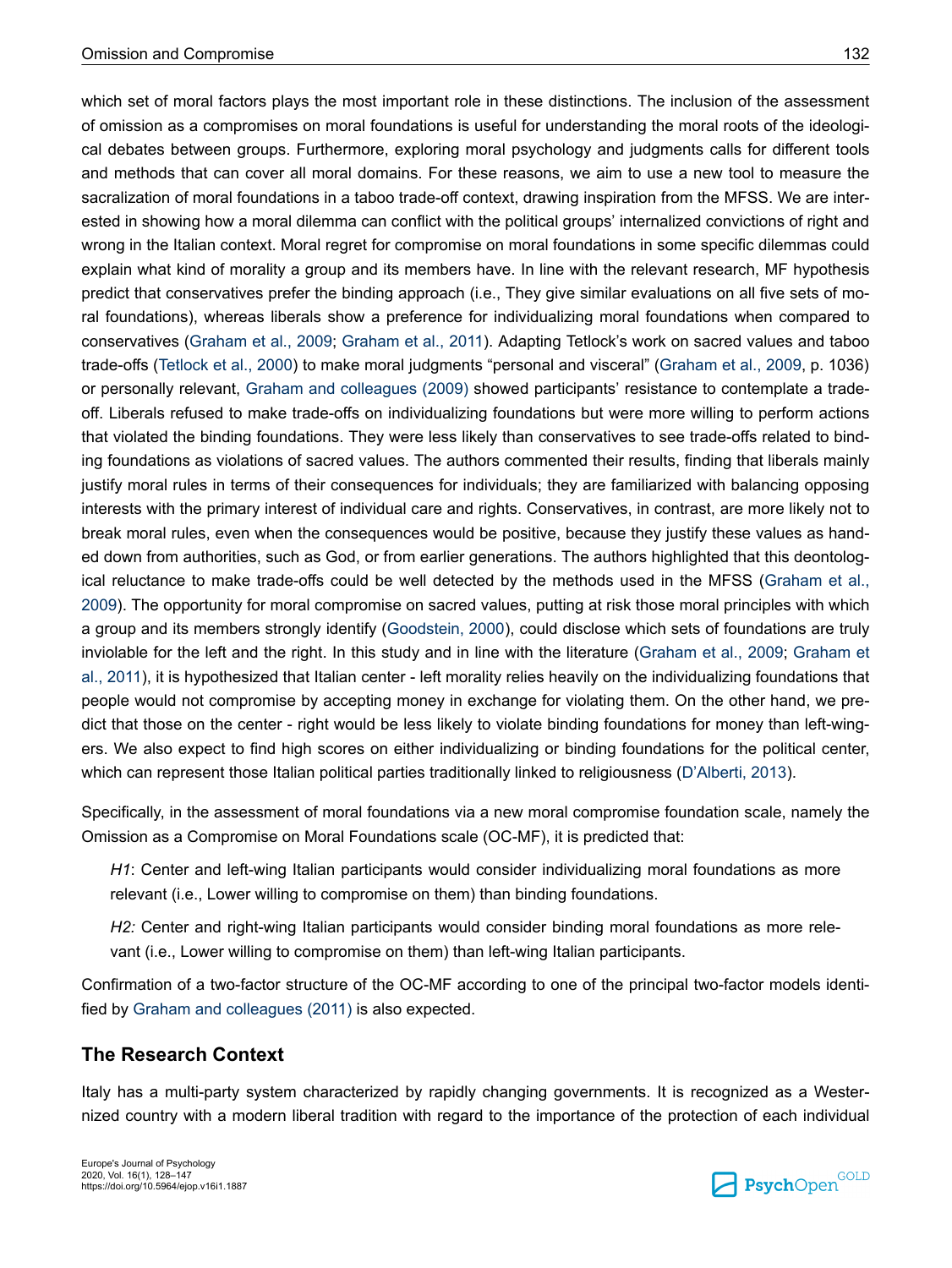and his / her rights across every level of the political spectrum. Between 1996 and 2008, the Italian political parties were organized into two large center-left and center-right coalitions. In 2013 the bipolar system was unsettled by several new political actors and widespread political disaffection increased among Italian citizens (Pasquino & Valbruzzi, 2013). However, despite the alleged end of ideologies (Bell, 1965) and despite the disaffection for specific parties, in Italy the relevance of the left-liberal and right-conservative distinction is still present in the electors' identification and represents a valuable organizing principle of the political space (Baldassarri, 2013; Bellucci & Maraffi, 2014; Corbetta, Cavazza, & Roccato, 2009; Gries, 2017; Natale, 2006; Vegetti, Poletti, & Segatti, 2013). Furthermore, due to growing political party fragmentation and unstable coalitions between parties, personal reasons (such as moral values or the vision of a "good society") increase in importance in people's personal political orientation and identification, more significantly than previous traditional indicators for political decision-making (such as geographical derivation, status, education, and occupation; Caprara, Schwartz, Capanna, Vecchione, & Barbaranelli, 2006; Lakoff, 2004; Vecchione, Tullio, & Caprara, 2011; Westen, 2007).

Italian political leaders often invoke sacred values in their electoral programs and use them to discredit political adversaries. The sacralization of the same moral imperative (i.e., The right to life) makes discussion between political groups particularly unfeasible. Indeed, moral issues are often the focus of severe electoral debates on the inviolability of certain issues.

# **Method**

### **Participants**

The convenience sample included 224 Italian participants recruited via snowball sampling with the collaboration of research assistants. The majority (58.6%) were females (males 37.6%; 4% gender information missing). Their mean age was 27.93 years (*SD* = 10.9; range 18-75). About 59.8% of the participants were students. As for political orientation ( $M = 4.1$ ;  $SD = 1.5$ ), the sample was fairly balanced between left, right, and center, revealing that 27.7% of the participants positioned themselves on the left of the left-right axis (from 1 to 3 on the scale), whereas 27.7% positioned themselves in the center (point 4 on the scale), and 30.4% positioned themselves on the right (from 5 to 7) (14.3% did not report their political orientation). Participants who declared their political party affiliation were a minor part of the total sample (*n* = 82; 36.6%).

### **Procedure**

The research was carried out by the University G. d'Annunzio of Chieti-Pescara in Italy. The questionnaire was implemented using a Google Drive Form and administered in the Italian regions of Abruzzo and Lazio. Participants were recruited via snowball sampling with the collaboration of researchers and doctoral students. They posted the questionnaire link on social networks or sent it to the mailing lists of both close (e.g., Friends) and more distant acquaintances (e.g., Colleagues) who were involved in political groups or who they deemed to be very interested in political debates. The questionnaire took approximately 20 minutes to fill in.

The research complied with the Code of Ethics of the Italian Psychology Association (Associazione Italiana di Psicologia [A.I.P.], 2015).

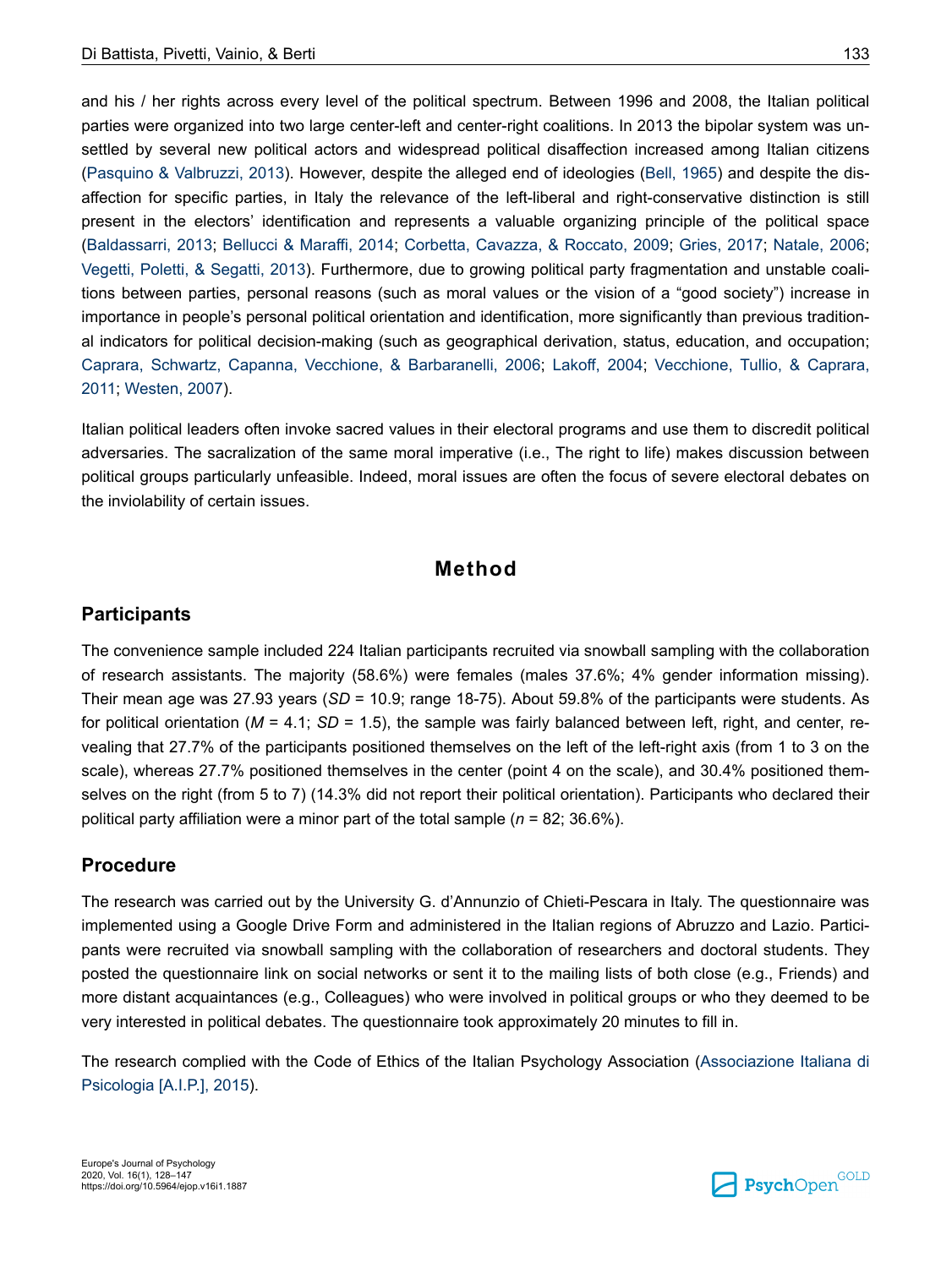#### **Measures**

#### **The Omission as a Compromise on Moral Foundations Scale (OC-MF)**

Individuals' willingness to omit/neglect moral norms in exchange for money was measured. Following on from studies relating to moral taboo trade-offs (Graham et al., 2009; Graham & Haidt, 2012; Tetlock et al., 2000) and inspired by the Moral Foundations Questionnaire (MFQ; Graham et al., 2009; Graham et al., 2011), we generated items to measure compromise on moral foundations. Each item measures the violation of moral foundations in exchange for money. In the MFSS by Graham and colleagues (2009), five potential taboo violations for each moral foundation were administered. For example, the authors asked participants how much money someone would have to pay them to: "Kick a dog in the head, hard" (for Harm); "Renounce their citizenship" (for Ingroup); "Get a blood transfusion from a child molester" (for Purity). In order to test the applicability of the MFSS in the Italian sample (Graham et al., 2009), we ran a pilot study adapting D'Alberti's (2013) Italian translation of the MFSS. The scale was administered to a sample of 23 Italian undergraduate psychology students who filled in the questionnaire during classwork. They were invited to carefully read, fill in and critically evaluate the scale on their own. Then, students were invited to discuss their personal evaluation in groups of four/five students each. After that, they were asked to answer to a semi-structured interview concerning the main strong and weak points of the scale. The results suggested that the scale might be inadequate to measure sacred values in the Italian context, both in individuals and in groups. In particular, three problems emerged from the students' answers: 1) social desirability: many items of the scale refer to unacceptable issues for Italian culture (e.g., "Stick a pin into the palm of a child you don't know"); 2) MFSS items measure some aspects that in Italy are considered crimes, antisocial behavior or cruelty rather than moral concerns (e.g., "Kick a dog in the head, hard"); 3) some items are not suitable for the morality of Italians, as they are not as nationalistic as citizens of other countries (e.g., "Curse the founders or early heroes of your country (in private, nobody can hear you)"). Similarly, Davis and colleagues (2016) found that the specific items on the moral foundations questionnaire assessing loyalty to one's country and loyalty to one's family may not be strongly aligned in some subsamples. For example, among black people in the United States, some individuals may feel very loyal to their family and community, but feel less loyalty towards their country. This might be true in Italy as well.

However, the moral trade-off framework appeared to us very suitable for measuring the moral inviolability that makes moral foundations sacred. Graham and colleagues (2009) argued that the MFSS is a measure that makes moral judgments more "personal and visceral" (p. 1036) than in other instruments used in MF theory and studies, eliciting personally relevant responses by presenting subjects with moral trade-offs. We generated potential compromises on moral foundations in a moral trade-off framework, partially drawing inspiration for the wording from the moral relevance scale of the MFQ (reported in Graham et al., 2009, Appendix A). This MFQ scale offers a decontextualized method that is appropriate for assessing moral values as values that are said to be generalized across contexts (e.g., "When you decide whether something is right or wrong, to what extent are the following considerations relevant to your thinking: Whether or not someone acted unfairly [for fairness]; Whether or not someone violated standards of purity and decency [for purity]"; Graham et al., 2009). Drawing inspiration from this scale, 17 items to measure compromise on moral foundations were generated (6 items for individualizing - 2 items for fairness and 4 for harm, and 11 items for binding - 3 for ingroup, 3 for authority, 5 for purity). Participants first read: "How much money would someone have to pay you not to…". They then rated items (e.g., "To show compassion towards those who suffer" [for Individualizing]; "To be clean and fresh" [for Binding, see Table 1]) using a specific response scale that measures an omission rather than active behavior. Participants were asked to evaluate items on a 7-point scale ranging from 1 = *I would not agree to do it for*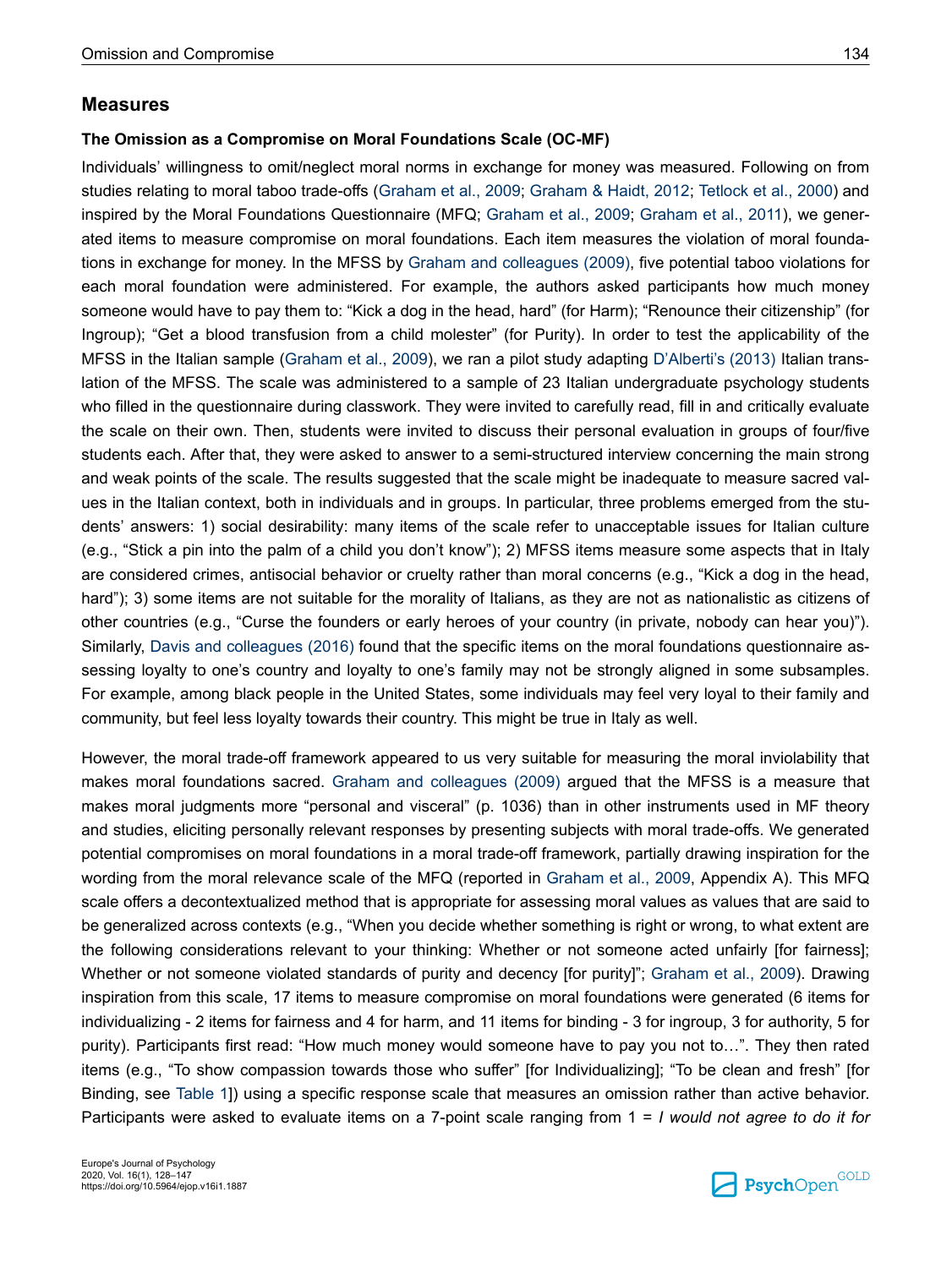*money,* to 7 *= I would agree to do it even for less than 10 Euros* (see Table 1). We expected people to be more willing to accept a financial offer for a transgression when the sacred values are presented as passive as opposed to active behavior (Ayanian & Berwick, 1991; Baron & Ritov, 2004; Feinberg, 1984). Because of the "omission bias", transgressions caused by omission or inaction have been found to be less relevant than those that are caused by action (Ayanian & Berwick, 1991; Baron & Ritov, 2004; Feinberg, 1984). Similarly, according to the "action principle" (Cushman, Young, & Hauser, 2006), it is easier for people to abstain from moral behavior than to explicitly refuse to act morally. Active and passive transgressions are treated differently by the law (Feinberg, 1984) and are judged and weighed differently by spectators (e.g., Baron & Ritov, 2004; Spranca, Minsk, & Baron, 1991), producing different effects of social desirability. For instance, participants are more likely to serve their self-interest by refraining from telling the truth (lie of omission) than by deliberately lying (lie of commission) when they face the temptation to benefit from dishonesty (Pittarello, Motro, Rubaltelli, & Pluchino, 2016).

#### **The Moral Relevance Scale**

Twenty-three assessments of the moral relevance scale of the MFQ collecting participants' evaluation of the abstract concepts of moral foundations (see Graham et al., 2009) were administered as well. Participants first read: "When you decide whether something is right or wrong, to what extent are the following considerations relevant to your thinking?". They then rated moral relevance items using a 7-point scale (from 1 = *not at all*; to 7 = *very much*).

#### **Political Ideology**

Participants' political orientation was assessed on a 7-point scale ranging from 1 (= *Left*) to 7 (= *Right*). A simple one-dimensional spectrum of left–right or liberal–conservative represented political orientation well (Corbetta et al., 2009; Jost, 2006; Jost, Glaser, Kruglanski, & Sulloway, 2003). Haidt and Graham (2007) confirmed the fact that political ideology and orientation can be self-assessed and that the unidimensional left-right construct has common meaning across cultures, despite differences in political and historical background.

One open-ended question assessed participants' affiliation with a specific political party within the Italian political context ("Which political party do you vote for?").

The socio-demographic section probed participants' age and gender.

# **Results**

### **Confirmatory Factor Analyses**

To evaluate the adequacy of the OC-MF, we performed a Confirmatory Factor Analysis (CFA) on all 17 items, and re-specified the model by looking at the standardized residual covariances between the items (Jöreskog & Sörbom, 1984): large values (above 2 in absolute value) were used for indicating that the model was not correct. Therefore, the items with largest standardized residual covariances were discarded one by one while looking at the improvement in goodness-of-fit indices. The final model included 14 items: three items for each dimension of care, ingroup, authority and purity, and two items for fairness (see items in Table 1).

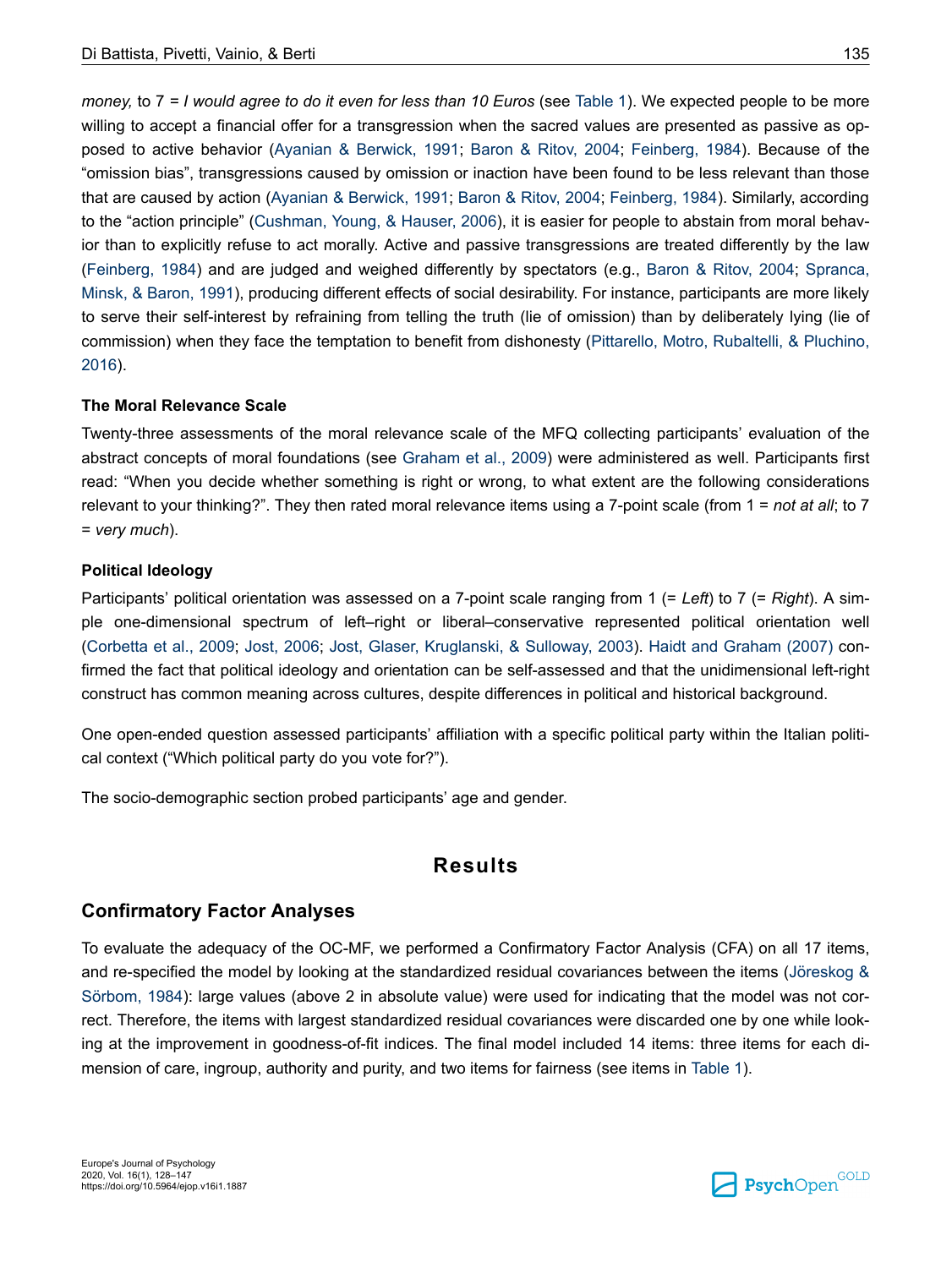#### Table 1

*Corrected Item-Total Correlations*

| <b>OC-MF subscale</b>                             | Individualizing | <b>Binding</b> |
|---------------------------------------------------|-----------------|----------------|
| Harm                                              |                 |                |
| H1: To show compassion towards those who suffer   | .52             |                |
| $H2$ . To care for those who suffer               | .62             |                |
| H <sub>3</sub> : To listen to someone who suffers | .63             |                |
| <b>Fairness</b>                                   |                 |                |
| F1: To be correct and honest                      | .65             |                |
| F <sub>2</sub> : To be fair                       | .67             |                |
| Ingroup                                           |                 |                |
| 11: To be loyal to your family                    |                 | .39            |
| I2: To be loyal to your friends                   |                 | .46            |
| 13: To be loyal to your country                   |                 | .60            |
| <b>Authority</b>                                  |                 |                |
| A1: To respect your cultural traditions           |                 | .68            |
| A2: To respect social hierarchies                 |                 | .63            |
| A3: To obey your authorities                      |                 | .72            |
| <b>Purity</b>                                     |                 |                |
| $P1$ To be faithful                               |                 | .42            |
| P <sub>2</sub> : To be clean and fresh            |                 | .40            |
| P3: To be pure in your soul                       |                 | .49            |

*Note.* OC-MF = Omission as a Compromise on Moral Foundations Scale.

The model fit of the hierarchical models containing two superordinate factors (individualizing and binding) was assessed using IBM SPSS AMOS 25.0 software. The fit indices showed an acceptable model fit ( $\chi^2$  = 174.16; *df* = 72; *p* < .001;  $\chi^2$ /*df* = 2.42; CFI = .91; RMSEA = .08; Bentler, 1995). The correlation between the two superordinate factors was significant and positive (*r* = .70; *p* < .001), and the factor loadings were highly significant (*p* < .001) (see Figure 1). To test an alternative model with a single superordinate factor, a second CFA was run. Fit indices on an alternative CFA model with a single superordinate factor were not as good ( $\chi^2$  = 196.54; *df* = 73, *p* < .001; χ<sup>2</sup> /*df* = 2.69; CFI = .89; RMSEA = .09) and therefore, the first model with two superordinate factors was retained.

With regard to individualizing, the *Corrected Item-Total Correlations* ranged from .52 to .67; with regard to binding, the *Corrected Item-Total Correlations* ranged from .39 to .72 (see Table 1). These coefficients showed that all of the individual items were associated with their respective subscale and were higher than the rule of thumb minimum value of 0.2 (Kline, 1986). Internal consistency was examined using *Cronbach's Alpha* computed for the two subscales. *Means, Standard Deviations*, *Cronbach's Alpha*, and *Inter-Correlations* between individualizing and binding foundations measured with the OC-MF and the moral relevance scale are reported in Table 2.

All the items of the scale were reversed. Firstly, the items for the 5 subscales of harm, fairness, ingroup, authority and purity were averaged; secondly the average of the subscales harm and fairness built the individual foundation scale, and the average of the ingroup, authority and purity subscales built the binding foundation scale.

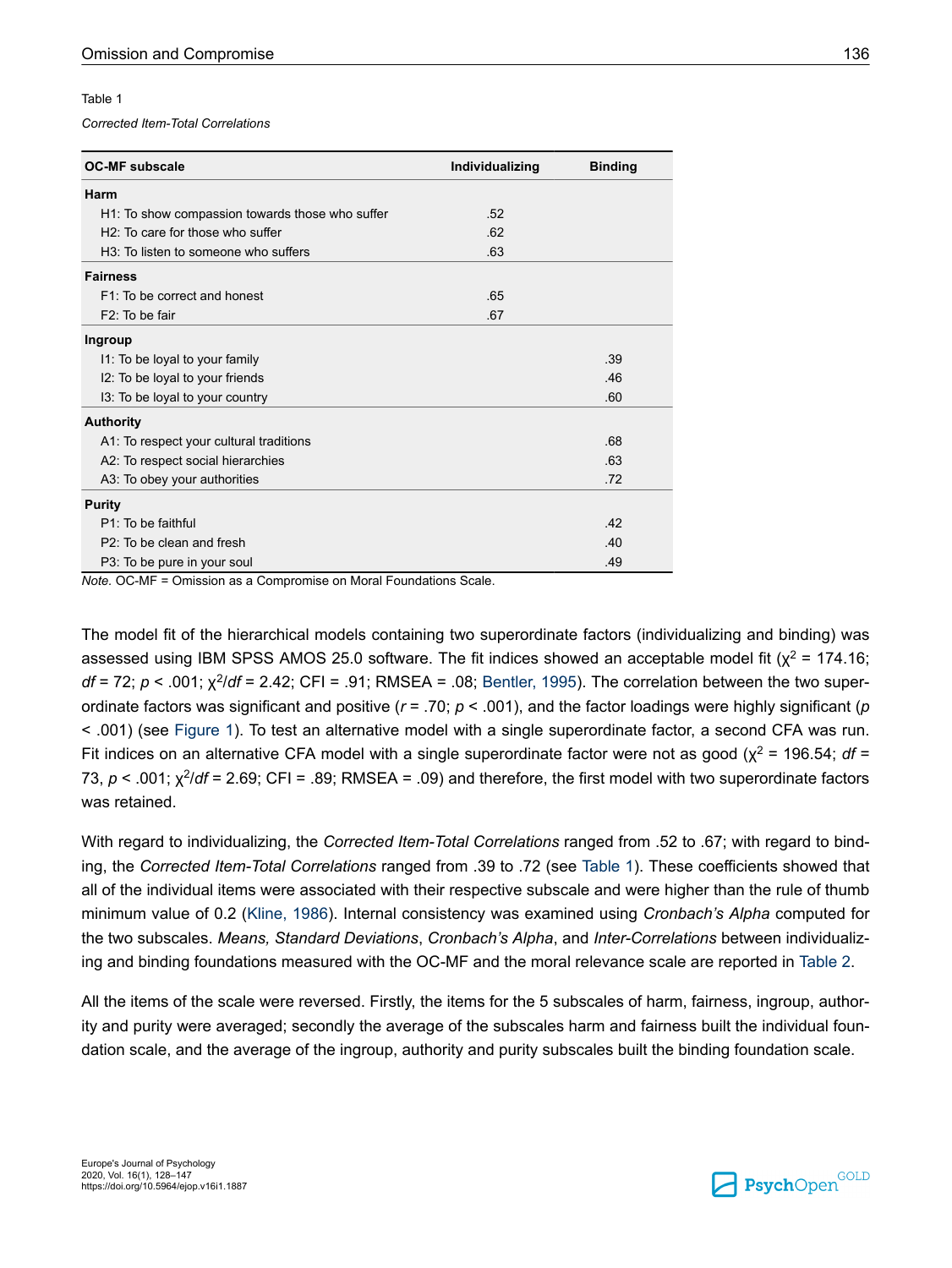

*Figure 1.* Hierarchical model for the OC-MF. \*\*\**p* < .001.

The individualizing and binding foundations, assessed through the OC-MF, were related to the same constructs measured with the moral relevance instrument (individualizing:  $r = .39$ ;  $p < .001$ ; binding:  $r = .54$ ;  $p < .001$ ), even if the correlation for individualizing was only of medium effect size, and thus of low convergent validity. Individualizing and binding measures were related both in the OC-MF (*r* = .53; *p* < .001) and in the moral relevance scale (*r* = .47*; p* < .001), and the difference between these two correlations was not significant (*Cohen's q =* .08; see Cohen, 1988). Political orientation was related to binding foundations, both in the OC-MF (binding: *r* = .25;  $p$  < .001) and in the moral relevance scale (binding:  $r = .27$ ;  $p =$  < .001), and the difference between these two correlations was not significant (*Cohen's q =* .021); individualizing foundations were not related to political orientation, either in the OC-MF (individualizing: *r* = -.03), or in the moral relevance scale (individualizing:  $r = -.04$ ).

Table 2

*Means, Standard Deviations, Reliabilities, and Inter-Correlations Between the Measures*

| <b>Measure</b>         | M    | <b>SD</b> | α   |     | 3   | 4   |
|------------------------|------|-----------|-----|-----|-----|-----|
| <b>OC-MF</b>           |      |           |     |     |     |     |
| 1. Individualizing     | 6.25 | 0.98      | .82 | .53 | .39 | .28 |
| 2. Binding             | 5.84 | 1.08      | .82 |     | .27 | .54 |
| <b>Moral Relevance</b> |      |           |     |     |     |     |
| 3. Individualizing     | 6.10 | 0.80      | .90 |     |     | .47 |
| 4. Binding             | 5.28 | 1.09      | .85 |     |     |     |

*Note*. All correlations are significant, *p* < .001.

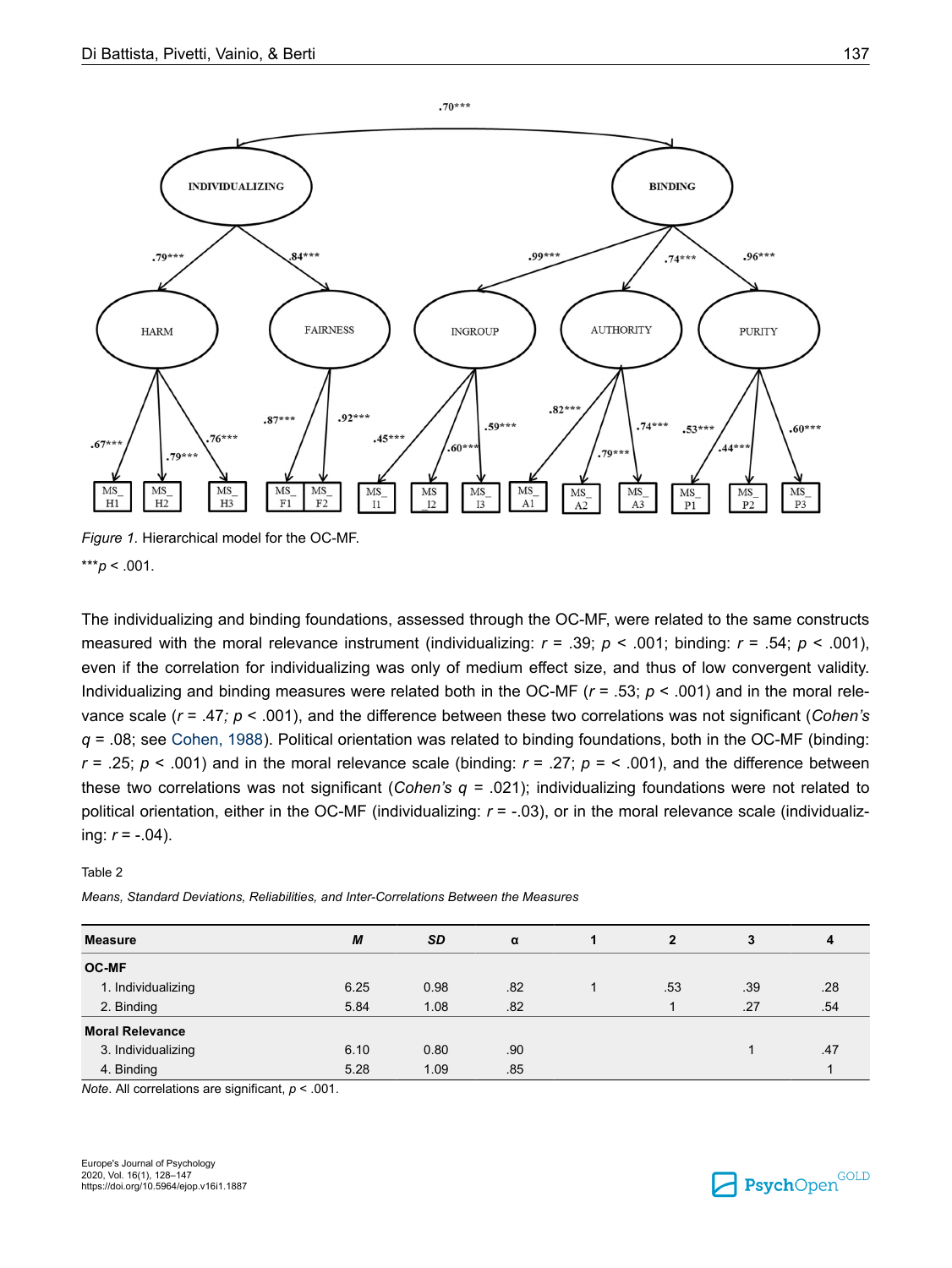# **Hypotheses Testing**

In order to test hypotheses 1 and 2, a Repeated Measures Analysis of Variance (ANOVA), with political orientation (left, center, and right) as a between-subjects factor and moral compromise foundations (individualizing and binding) as a within-subject factor was run. The ANOVA yielded a significant main effect for moral compromise foundations, *F*(1, 189) = 40.89, *p* < .001,  $\eta_p^2$  = .18, showing that all the participants refused to compromise more on individualizing (*M* = 6.25; *SD* = 0.97) than on binding moral foundations (*M* = 5.79; *SD* = 1.09), and a significant main effect of political orientation,  $F(2, 189) = 5.71$ ,  $p = .004$ ,  $\eta_p^2 = .06$ , indicating that center and rightwingers endorsed a greater aversion to compromise on all moral foundations ( $M_{\text{center}} = 6.23$ ; *SD* = 0.91;  $M_{\text{right}} =$ 6.11; *SD* = 0.92) than Left-wingers ( $M_{\text{left}}$  = 5.73; *SD* = 0.78). Moreover, these main effects were qualified by a reliable interaction between moral compromise foundations and political orientation, *F*(2, 189) = 10.12, *p* < .001,  $\eta_p^2$  = .10. A simple effect analysis showed that center and left-wingers refused to compromise more on the individualizing than on binding moral foundations, Left: *F*(1, 189) = 42, *p* < .001; n $^2_\text{p}$  = .18; Center: *F*(1, 189) = 16.78,  $p$  < .001;  $\eta_p^2$  = 08, whereas a non-significant effect emerged with regard to right-wingers, *F*(1, 189) = 0.12,  $p = .73$ ;  $\eta_p^2 = .001$ , supporting *H1* (see Figure 2). Furthermore, in line with *H2,* a significant effect for moral compromise binding foundations emerged across the levels of political orientation, *F*(2, 189) = 10.08, *p* < .001;  $\eta_p^2$  =.10, whereas the effect for moral compromise individualizing foundations across the levels of political orientation was non-significant, *F*(2, 189) = 2.86, *p* = .06;  $\eta^2$  = .03. Left-wing participants indicated lower aversion to compromise on binding moral foundations than any other study group (Center: *p* = .001; Right: *p* < .001), whereas center and right wingers showed no difference (*p* = .51), supporting *H2* (see Figure 2).





*Note.* Higher scores indicate greater aversion to compromise on moral foundations. Error bars represent 95% confidence intervals.

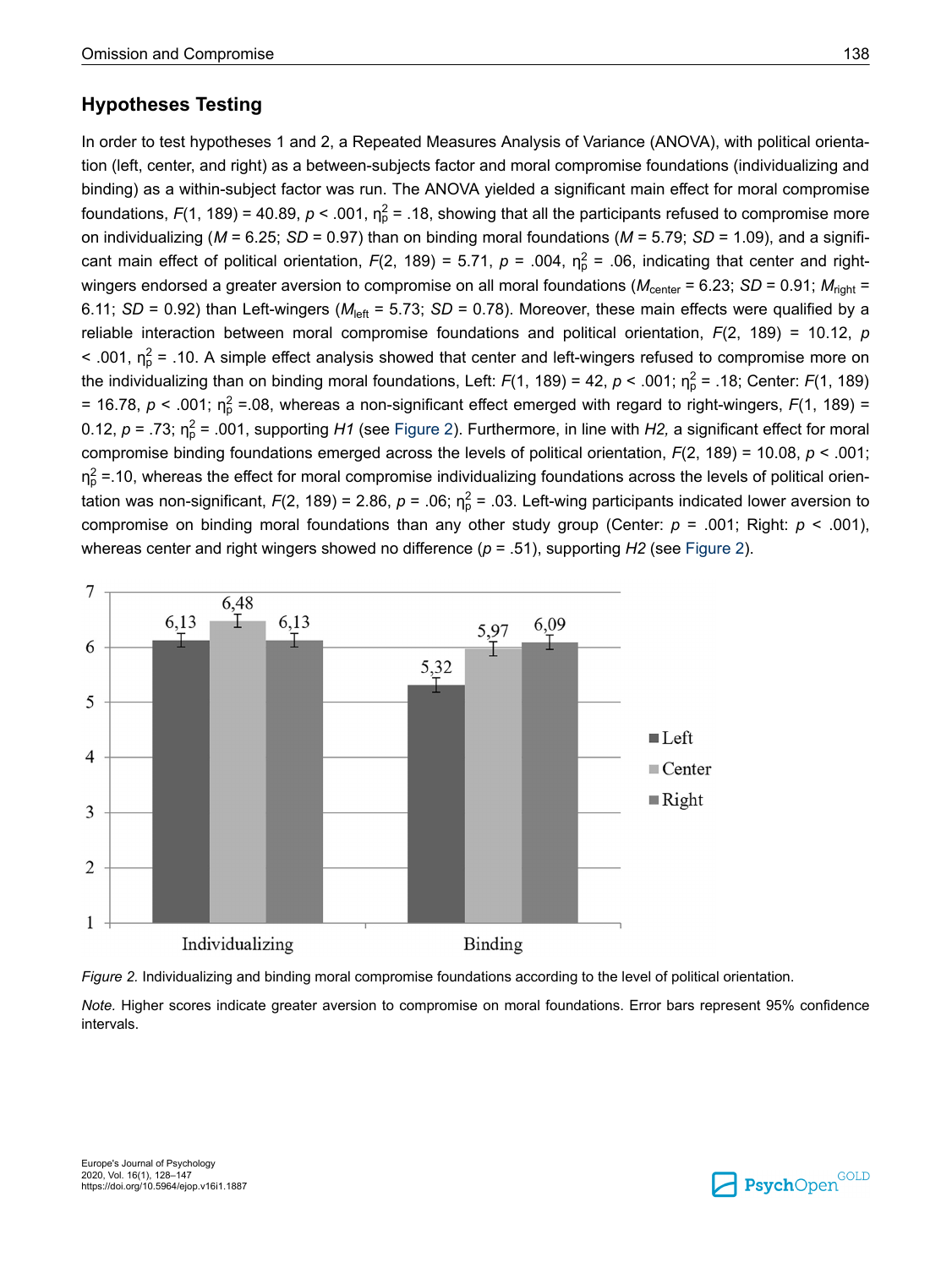# **Discussion**

The study explored some types of compromise on sacred or inviolable moral foundations across different political orientations in Italy. The OC-MF, a new measure based on omission as a part of compromise on moral foundations, was introduced. The Moral Foundations perspective (Graham et al., 2009; Haidt & Graham, 2007; Haidt & Joseph, 2004) guided the development of the instrument, which was designed not only to show the relevance attributed to a particular set of moral foundations in relation to political orientation in Italy, but also to identify the "sacralization" of individualizing and binding foundations using an innovative taboo trade-off framework. Its factor structure confirmed the presence of two dimensions of moral compromise foundations, namely individualizing and binding. The OC-MF also fairly corresponded to the existing scale of moral relevance found in the MFQ. The instrument we put forward has proved to be consistent with the moral foundations hypothesis. The findings showed that Italian center- and left-wing participants consider individualizing moral foundations as more relevant and inviolable than binding foundations. Italian center and right-wing participants consider binding moral foundations as more relevant and inviolable than Italian left-wing participants. Italian participants positioned at the center of the political spectrum were found to show a binding approach that was similar to rightwingers, but also high levels of individualizing foundations, comparable to those of left-wingers, in line with the previous Italian study by D'Alberti (2013). A strong identification with Catholic values for center parties might explain the relevance attributed to binding foundations, because these foundations in fact tend to be reinforced by the most conservative and religious elements within a society (see also Graham & Haidt, 2012). According to Bobbio, Matteucci, and Pasquino (1976), those participants from the center could represent either the moderate area of politics or the undecided voters. In Italy, the area of the political center is characterized by dissimilar political affiliations and parties ranging from left to right.

Furthermore, it was found that everyone's morality relies heavily on individualizing foundations. In other words, the findings suggested that left, center, and conservatives express particular aversion to compromise on justice issues and care for the discomfort of others. The results challenged previous findings which showed that liberals care more than conservatives about individualizing issues (Graham et al., 2009, Studies 1 and 2), but were in line with studies which measured "sacredness" reactions to taboo trade-offs (Graham et al., 2009, Study 3). In line with Graham and Haidt (2012), concerns about the rights of individuals and their freedom seem so widespread that they might be said to be universal. Also in the Italian context, individualizing moral foundations could represent a shared point of view between left- and right-wingers. Milesi (2017) argued that in systems which are not perfectly bipolar, and in fragmented and unstable electoral contexts, such as Italy, voters who have seemingly opposite political positions do share some moral concerns.

In general, the OC-MF offers new understanding of moral reasoning with regard to the transgression of sacred values in terms of passive behaviors. Choosing to actively act in order to violate a moral norm can elicit a strong negative social and emotional response, inhibiting considerations of a compromise on moral foundations. On the contrary, we assumed it to be easier for people to contemplate the mere opportunity of a compromise on moral foundations when they can choose to omit moral behaviors (Baron & Ritov, 2004). This is in line with Cushman and colleagues' (2006) finding that participants viewed harm-inflicting acts of omission as more permissible than harm-inflicting acts of commission. Furthermore, the OC-MF framework has the potential to bring out the inviolability of some moral values on which it is impossible to compromise, making debates so difficult between different political orientations in Italy.

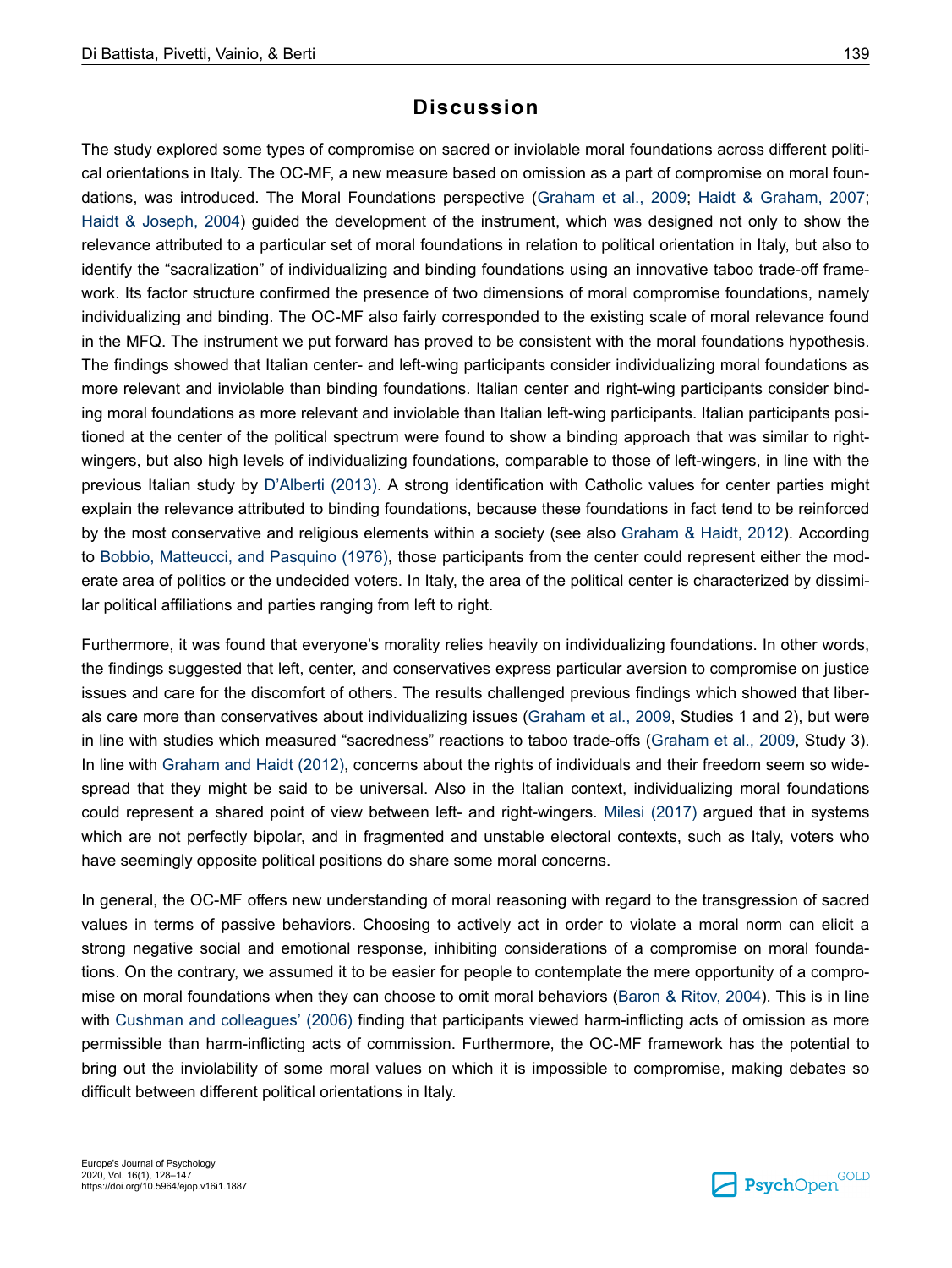## **Implications**

Disagreements over sacred values, particularly those associated with political ideology, abound in many public debates, making disputes very hard to resolve (Bazerman, Tenbrunsel, & Wade-Benzoni, 2008; Susskind et al., 2005). In line with Argo and Ginges (2015), regardless of whether sacred values are openly elicited in a group discussion, they must be acknowledged and considered in political debates. Good strategies for negotiations involve understanding how sacred values can affect decision making. Understanding moral sacredness associated with a given issue is relevant in order to suggest possible spaces and limits regarding negotiations (Atran & Axelrod, 2008). Liberals and conservatives are divided on many issues, including abortion, LGBT+ rights, women's rights, gun ownership and more, and such differences help to explain many of the contrasting stances the two sides take (Brandt, Reyna, Chambers, Crawford, & Wetherell, 2014; Caprara et al., 2006; Graham et al., 2009). However, our findings suggested that in a taboo trade-off framework, individualizing moral foundations could be equally inviolable for left, center, and right, and in this sense this common point of view could serve as counterweight in political debates. This is partially in line with Schein and Gray's (2015) finding that, despite moral diversity regarding specific issues (e.g., Patriotism, chastity), moral cognition in both liberals and conservatives is rooted in a harm-based template. Moreover, our findings also suggested the consideration that a compromise on binding moral foundations is seen differently by left, center, and right-wing participants, and thus sacred positions relating binding foundations may be representative of the most intractable political debates (in line with Graham & Haidt, 2010).

Gibson (2011) found that one of the greatest potential problems causing impasse in decisions involving sacred values is that parties do not consider the extent to which some values are "priceless" for the competing sides, and said sides are not willing to work within those constraints (see also Argo & Ginges, 2015). However, the literature also suggested that there are ways that people across the ideological spectrum can make their stance understandable to a person from the other side. For instance, Voelkel and Feinberg (2018) found that a moral reframing technique can be used to overcome the rigid stances partisans often hold and help to develop political acceptance. Furthermore, a capacity for contextual understanding of moral concerns is important in order to solve complex social problems when multiple moral reasonings are conflicting, such as in the case of abortion or LGBT+ rights. This capacity is also important for living in groups with different moral values or in groups that prioritize the same moral values differently (Atran & Axelrod, 2008). Skitka, Washburn, and Carsel (2015) found that people do not accept or expect their moral convictions to be contextually contingent or situationally variable, and tend to be offended by the idea that morality can be relative. For example, people morally convinced that abortion is wrong are likely to believe it is objectively and universally wrong and that it should be universally banned. In the context of international political negotiations, Argo and Ginges (2015) argued that this rhetoric reinforces absolutism, turning decision making into an irresolvable conflict in which people inflexibly refuse to manage creative solutions. Similarly, in the political field, Zagrebelsky (2008) described two different or even conflicting moral approaches. The first is a strict approach that leads to a rigid defence of moral values, unlikely to be negotiated or reframed depending on the context. For instance, the "right to life" could be sacralized and abortion would therefore be forbidden in all cases. On the basis of the second perspective, moral issues are rewritable in accordance with each specific and concrete situation. In this case, abortion could be viewed as a restriction of the right to life of the fetus that is opposed to and conflicting with the woman's right to health care; according to an attentive evaluation of these two conflicting situations, the second perspective generally prevails and States are obliged to respect, protect, and fulfill the woman's right, as, unlike a fetus, she is already a person.

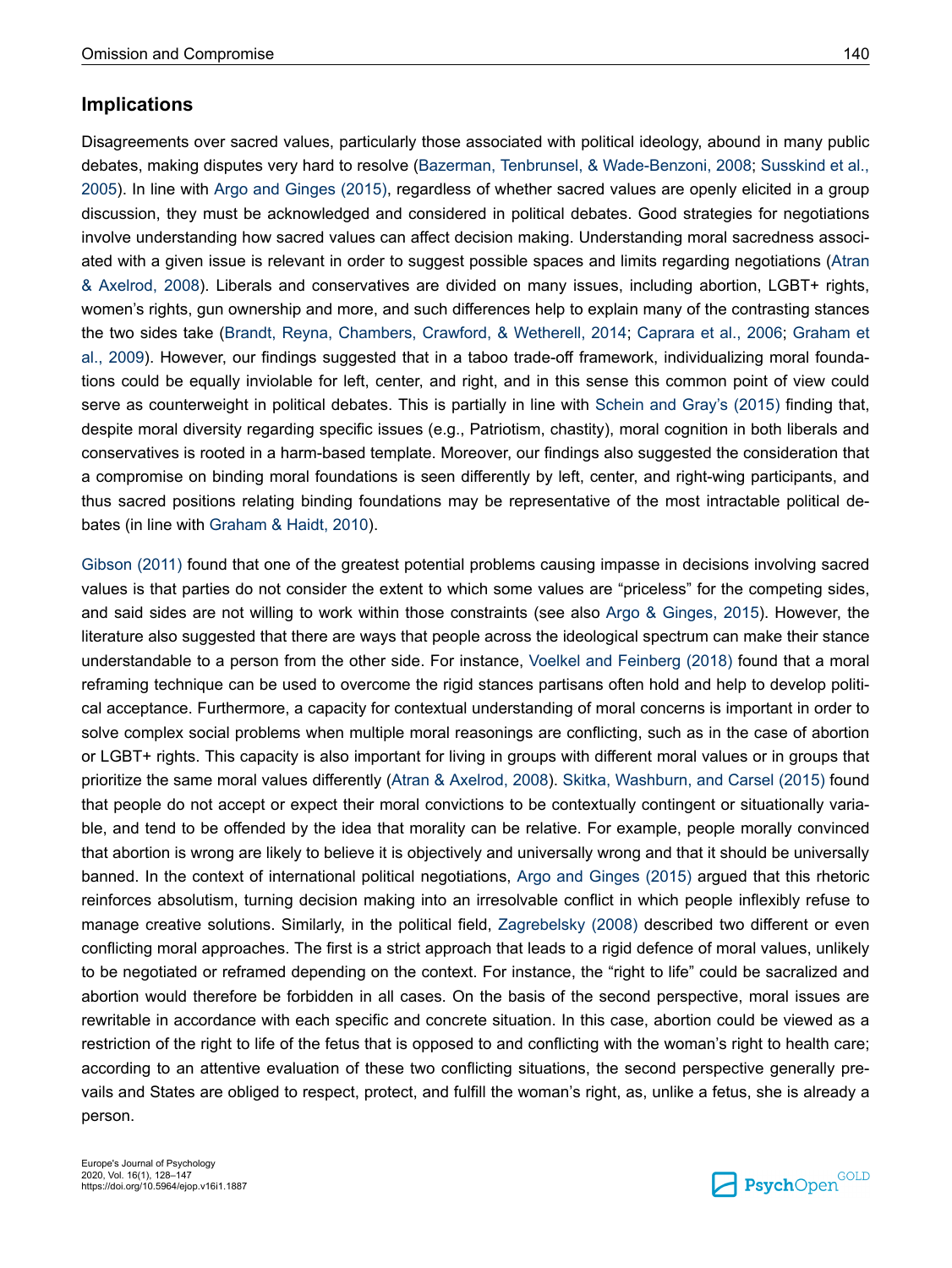Drawing inspiration from Gibson (2011), Argo and Ginges (2015) suggested that for a successful political negotiation it is necessary to be aware of when individuals are conflating a sacred position with sacred values. A conceptual clarification could allow for the reframing of sacred values so that they are preserved even in the face of a moral compromise. The authors argued that a good negotiation process emphasizes that sometimes a compromise is the only way one could retain at least some portion of the sacred. A complete discussion of those strategies enabling individuals and groups to negotiate on sacred values is beyond the scope of this paper, however some examples concerning the Italian specificities may provide constructive suggestions. Over the course of more than thirty years, one of the most violent political quarrels on issues with moral implications was focused on LGBT+ rights. In May 2016, the Italian Parliament gave its final approval to a law providing same-sex couples with many of the rights arising out of marriage (Gazzetta Ufficiale della Repubblica Italiana, 2016). The proposal supported by the Prime Minister Matteo Renzi and the left-wing coalition was postponed several times as a result of obstructionist opposition on the part of conservative and Catholics forces, who presented a barrage of amendments against the law (Tonacci, 2014). Italian conservative parties accused left-wing parties of not protecting the interests of the "natural family", sacred values that are implied in the binding approach. Luigi Manconi, who was the President of the Italian Human Rights Commission, argued that the impasse in the approval of a law was mostly due to a debate between all the opposite parties that do not get in the right common perspective: the equal dignity of persons (Tonacci, 2014). A compromise was possible after a long negotiation on the need to distinguish same-sex partnerships, social units compliant with Articles 2 and 3 of the Italian Constitution, from families as natural gatherings as per Article 29 of said Constitution. This reframing enabled a compromise because both parties could adopt a version of their position which left their sacred values unchanged. For instance, the left-wing coalition emphasized the importance of the new law, stating that it was better than the previous arrangement and reprioritizing the issue of a full regulation of LGBT+ issues for the near future. The right-wing coalition and Catholic forces changed their sacred position against same-sex unions, accepting a norm where a compromise over their sacred values of the traditional family would no longer be necessary. A breakthrough was reached by recognizing that the political positions were not merely conflicting, but ultimately complementary when viewed in the broader perspective of long-term societal success.

### **Limitations**

The study had some important limitations that must be kept in mind when interpreting the results. One limit is the correlational nature of the research and the low representativeness of the convenience sample, mainly made up of participants from central and southern Italy. Future research should explore compromise on moral foundations in a more extensive Italian sample. We failed to insert a new measure of political affiliation. The majority of participants refused to report the party they do or would vote for. In view of the rapid evolution of the Italian political context, the widespread political dissatisfaction, and the lack of confidence in the party system that was observed in other studies (Bellucci & Maraffi, 2014; Martini & Quaranta, 2015), we should add new measures of political ideology and political disaffection. Furthermore, in future studies a sixth moral foundation should be explored, namely Liberty / oppression (Iyer, Koleva, Graham, Ditto, & Haidt, 2012), describing the feelings of resentment people feel toward those who dominate them and restrict their liberty.

### **Conclusion**

In this study, moral foundations were measured in a taboo trade-off framework among Italian participants, finding that political orientation correlates with moral foundations as sacred values. The new scale shows the hy-

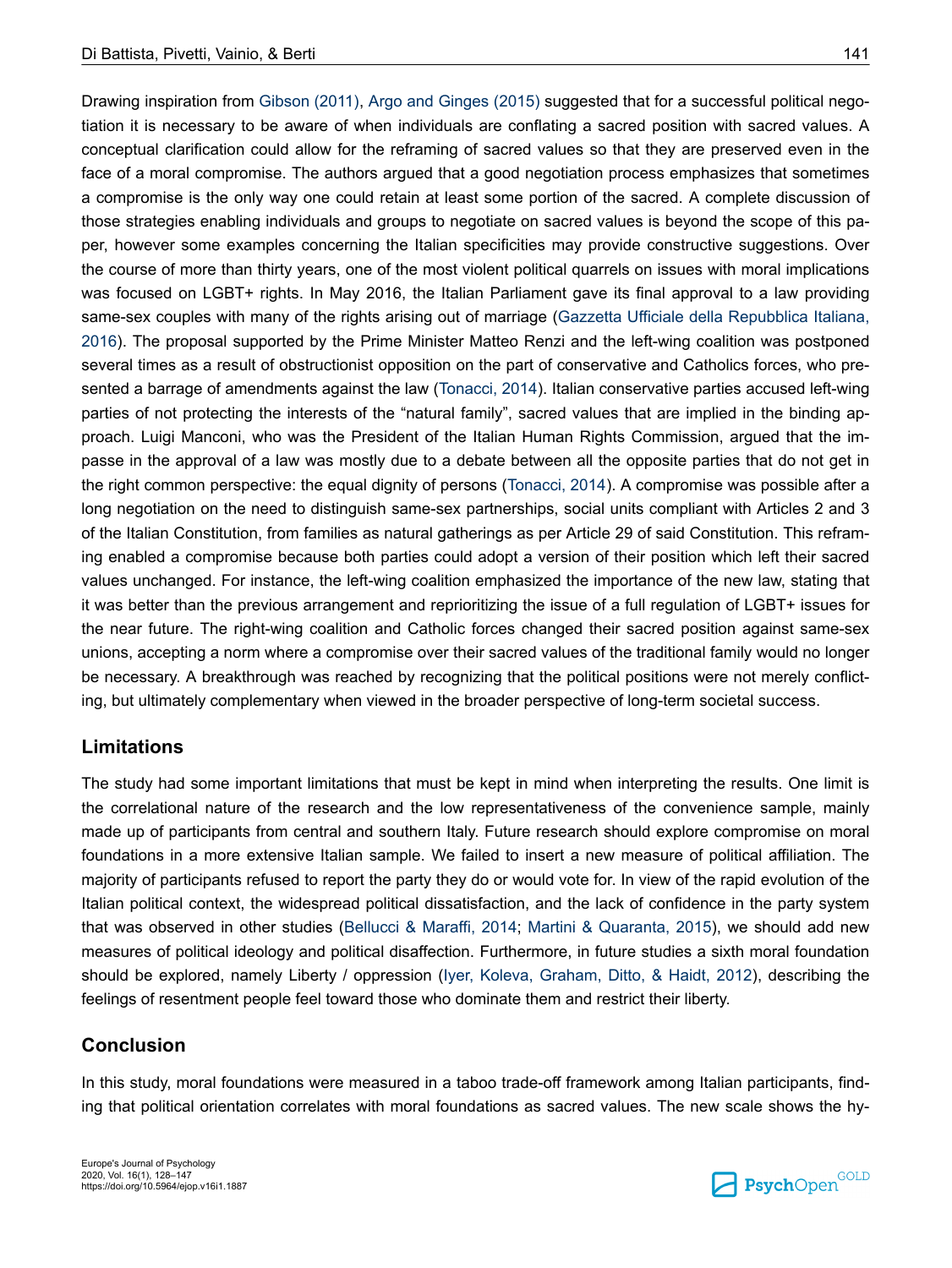pothesized differences between Italian political groups: the left prioritizes individualizing foundations as opposed to binding ones in a context of moral dilemma, whereas conservatives and centrists have a broader idea of sacredness. This deep understanding of the opponents' sacred values could offer new opportunities to improve ideological debates in the political arena. Although there is still much to learn about what leads people to have strong sacred values and about the full range of consequences of these attitudes, these results point towards a deeper understanding of the role that moral concerns may play in different ideological viewpoints in Italy.

#### **Funding**

The authors have no funding to report.

#### **Competing Interests**

The authors have declared that no competing interests exist.

#### **Acknowledgments**

The authors have no support to report.

## **References**

- Argo, N., & Ginges, J. (2015). Beyond impasse: Addressing sacred values in international political negotiations. In M. Galluccio (Ed.), *Handbook of international negotiation* (pp. 311-327). Cham, Switzerland: Springer. [https://doi.org/10.1007/978-3-319-10687-8](https://doi.org/10.1007%2F978-3-319-10687-8)
- Associazione Italiana di Psicologia. (2015). *Code of ethics of the Italian psychological association.* Retrieved from <http://www.aipass.org>
- Atran, S., & Axelrod, R. (2008). Reframing sacred values. *Negotiation Journal, 24*(3), 221-246. [https://doi.org/10.1111/j.1571-9979.2008.00182.x](https://doi.org/10.1111%2Fj.1571-9979.2008.00182.x)
- Atran, S., & Norenzayan, A. (2004). Religion's evolutionary landscape: Counterintuition, commitment, compassion, communion. *Behavioral and Brain Sciences, 27*(6), 713-730. [https://doi.org/10.1017/S0140525X04000172](https://doi.org/10.1017%2FS0140525X04000172)
- Ayanian, J. Z., & Berwick, D. M. (1991). Do physicians have a bias toward action? A classic study revisited. *Medical Decision Making, 11*(3), 154-158. [https://doi.org/10.1177/0272989X9101100302](https://doi.org/10.1177%2F0272989X9101100302)
- Baldassarri, D. (2013). Sinistra e destra: Un'Italia di moderati e conservatori [Left and right: An Italy of moderates and conservatives]. In ITANES (Ed.), *Voto amaro. Disincanto e crisi economica nelle elezioni del 2013* [Bitter vote: Disenchantment and economic crisis in the 2013 elections] (pp. 133-146). Bologna, Italy: Il Mulino.
- Baron, J., & Ritov, I. (2004). Omission bias, individual differences, and normality. *Organizational Behavior and Human Decision Processes, 94*(2), 74-85. [https://doi.org/10.1016/j.obhdp.2004.03.003](https://doi.org/10.1016%2Fj.obhdp.2004.03.003)
- Bartels, D. M. (2008). Principled moral sentiment and the flexibility of moral judgment and decision making. *Cognition, 108*(2), 381-417. [https://doi.org/10.1016/j.cognition.2008.03.001](https://doi.org/10.1016%2Fj.cognition.2008.03.001)

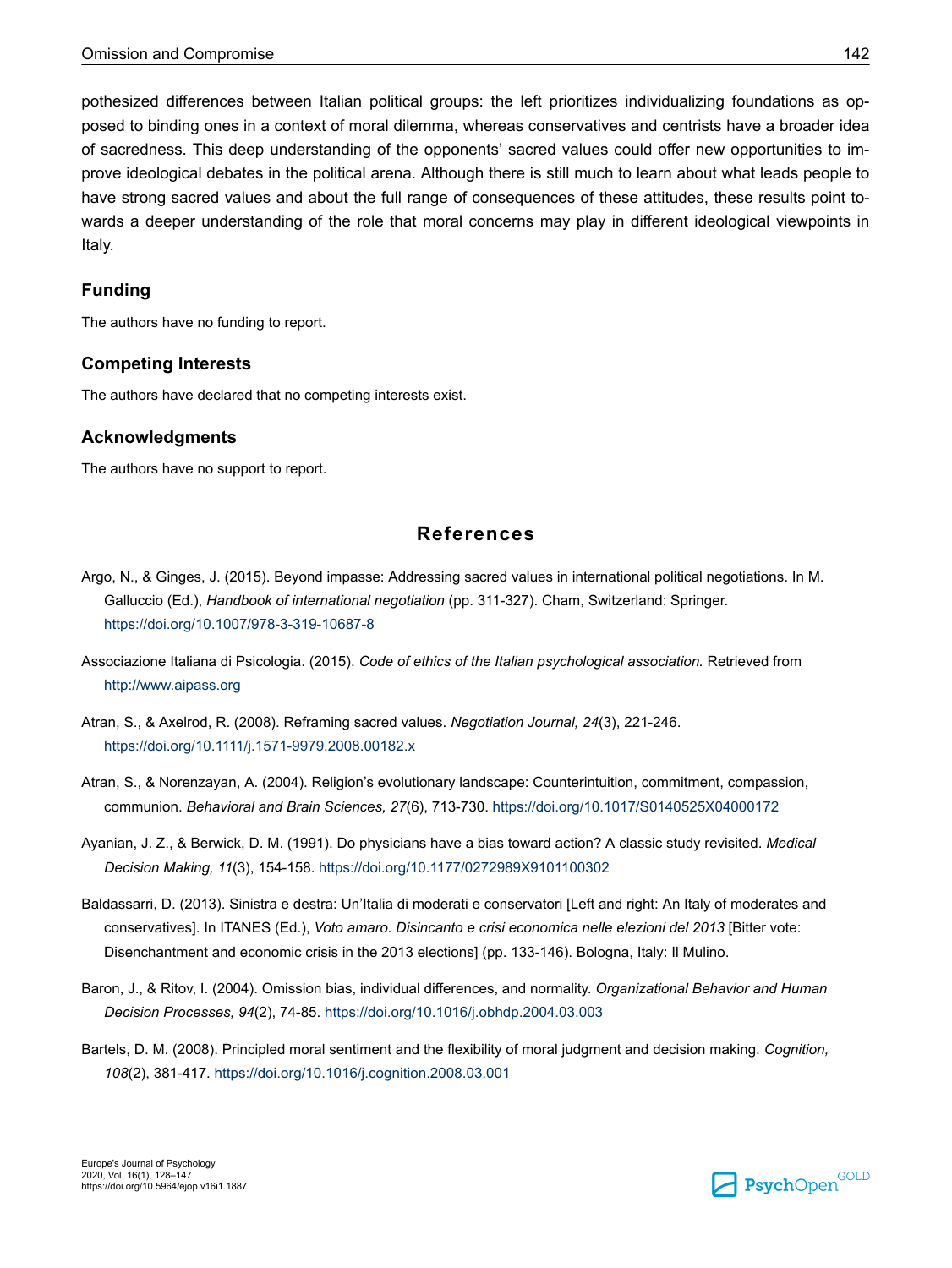- Bartels, D. M., Bauman, C. W., Cushman, F. A., Pizarro, D. A., & McGraw, A. P. (2015). Moral judgment and decision making. In G. Keren & G. Wu (Eds.), *Blackwell reader of judgment and decision making* (pp. 1-51). Malden, MA, USA: Blackwell.
- Bazerman, M. H., Tenbrunsel, A., & Wade-Benzoni, K. (2008). When "sacred" issues are at stake. *Negotiation Journal, 24*(1), 113-117. [https://doi.org/10.1111/j.1571-9979.2007.00170.x](https://doi.org/10.1111%2Fj.1571-9979.2007.00170.x)
- Bell, D. (1965). *The end of ideology: On the exhaustion of political ideas in the fifties* (Revised edition). New York, NY, USA: Free Press.
- Bellucci, P., & Maraffi, M. (2014). Government performance and political attitudes in the Italian political cycle 2011-13. *Polis, 28*(1), 37-60. [https://doi.org/10.13140/RG.2.1.2085.5449](https://doi.org/10.13140%2FRG.2.1.2085.5449)
- Bentler, P. M. (1995). *EQS Structural Equations Program manual*. Encino, CA, USA: Multivariate Software.
- Bobbio, N., Matteucci, N., & Pasquino, G. (1976). *Dizionario di politica* [Dictionary of politics]. Turin, Italy: Utet.
- Bosco, L., & Mittone, L. (1997). Tax evasion and moral constraints: Some experimental evidence. *Kyklos, 50*(3), 297-324. [https://doi.org/10.1111/1467-6435.00018](https://doi.org/10.1111%2F1467-6435.00018)
- Brandt, M. J., Reyna, C., Chambers, J. R., Crawford, J. T., & Wetherell, G. (2014). The ideological-conflict hypothesis intolerance among both liberals and conservatives. *Current Directions in Psychological Science, 23*(1), 27-34. [https://doi.org/10.1177/0963721413510932](https://doi.org/10.1177%2F0963721413510932)
- Caprara, G. V., Schwartz, S. H., Capanna, C., Vecchione, M., & Barbaranelli, C. (2006). Personalities and politics: Values, traits and political choice. *Political Psychology, 27*(1), 1-28. [https://doi.org/10.1111/j.1467-9221.2006.00447.x](https://doi.org/10.1111%2Fj.1467-9221.2006.00447.x)
- Carmichael, D. L., Hubert, J., Reeves, B., & Schanche, A. (1994). *Sacred sites, sacred places*. London, United Kingdom: Routledge.
- Cohen, J. (1988). *Statistical power for the behavioural sciences.* Hillsdale, NJ, USA: Erlbaum.
- Corbetta, P., Cavazza, N., & Roccato, M. (2009). Between ideology and social representations: Four theses plus (a new) one on the relevance and the meaning of the political left and right. *European Journal of Political Research, 48*(5), 622-641. [https://doi.org/10.1111/j.1475-6765.2009.00845.x](https://doi.org/10.1111%2Fj.1475-6765.2009.00845.x)
- Cushman, F., Young, L., & Hauser, M. (2006). The role of conscious reasoning and intuition in moral judgment: Testing three principles of harm. *Psychological Science, 17*(12), 1082-1089. [https://doi.org/10.1111/j.1467-9280.2006.01834.x](https://doi.org/10.1111%2Fj.1467-9280.2006.01834.x)
- D'Alberti, P. (2013). *Moral Foundations Theory and voting intention in the Italian general election 2013* (Unpublished master's thesis). Università Cattolica del Sacro Cuore, Facoltà di Scienze Politiche e Sociali del Corso di Laurea in Politiche Europee ed Internazionali, Milano, Italy.
- Davis, D. E., Rice, K., Van Tongeren, D. R., Hook, J. N., De Blaere, C., Worthington, E. L., & Choe, E. (2016). The moral foundations hypothesis does not replicate well in Black samples. *Journal of Personality and Social Psychology, 110*(4), e23-e30. [https://doi.org/10.1037/pspp0000056](https://doi.org/10.1037%2Fpspp0000056)
- Di Battista, S., Pivetti, M., & Berti, C. (2018). Moral foundations, political orientation and religiosity in Italy. *The Open Psychology Journal, 11*, 46-58. [https://doi.org/10.2174/1874350101811010046](https://doi.org/10.2174%2F1874350101811010046)

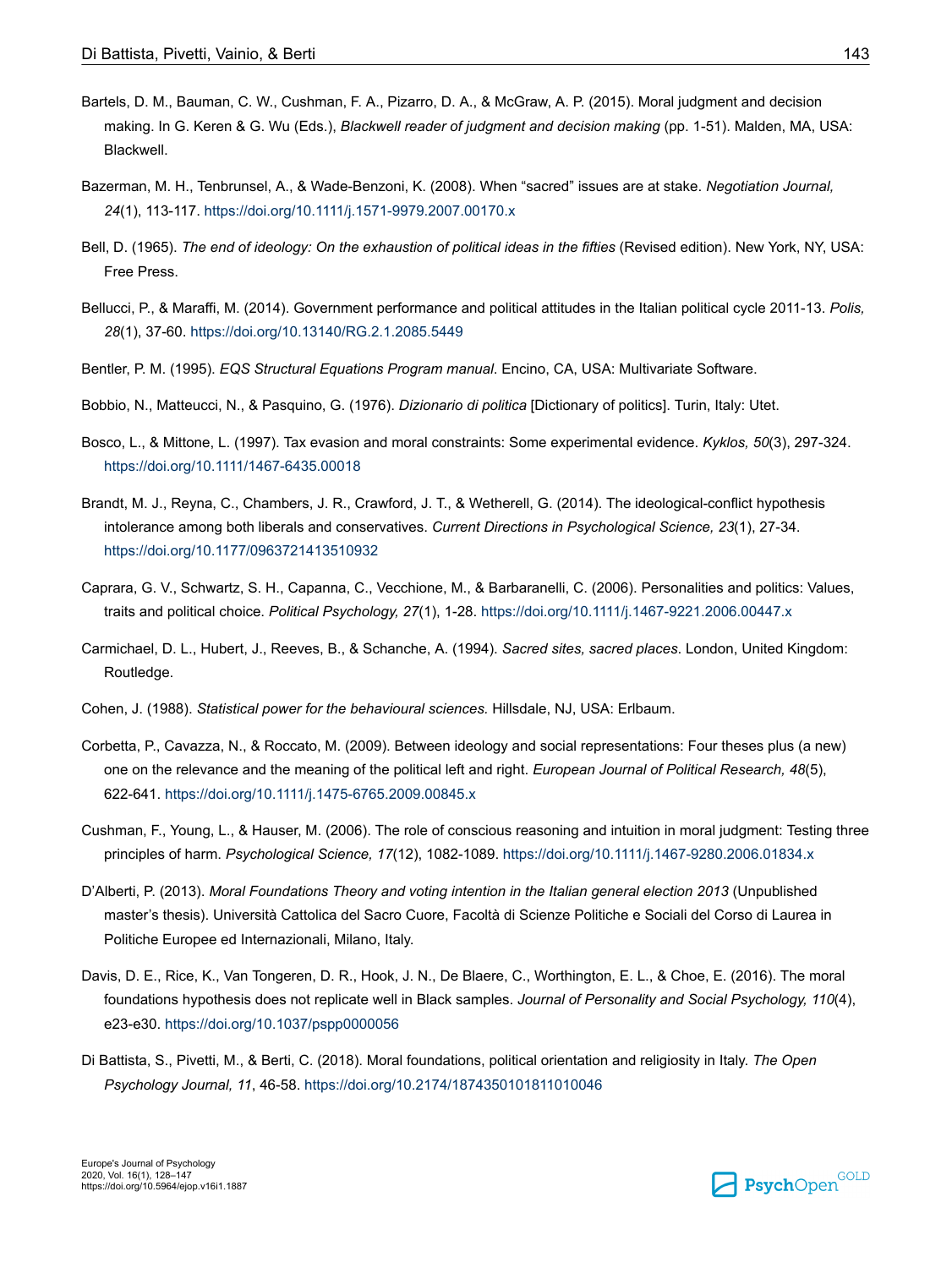- Duc, C., Hanselmann, M., Boesiger, P., & Tanner, C. (2013). Sacred values: Trade-off type matters. *Journal of Neuroscience, Psychology, and Economics, 6*(4), 252-263. [https://doi.org/10.1037/npe0000014](https://doi.org/10.1037%2Fnpe0000014)
- Durkheim, E. (1955). *Sociologie et pragmatisme.* Cours donnds en 1913-1914. Librairie Philosophique Vrin Paris, France.
- Eskine, K. J., Kacinik, N. A., & Prinz, J. J. (2011). A bad taste in the mouth: Gustatory disgust influences moral judgment. *Psychological Science, 22*(3), 295-299. [https://doi.org/10.1177/0956797611398497](https://doi.org/10.1177%2F0956797611398497)
- Feinberg, J. (1984). *The moral limits of the criminal law: Vol. 1. Harm to others*. New York, NY, USA: Oxford University Press.
- Feinberg, M., Willer, R., Antonenko, O., & John, O. P. (2012). Liberating reason from the passions: Overriding intuitionist moral judgments through emotion reappraisal. *Psychological Science, 23*(7), 788-795. [https://doi.org/10.1177/0956797611434747](https://doi.org/10.1177%2F0956797611434747)
- Gazzetta Ufficiale della Repubblica Italiana. (2016, May 21). Legge 20 maggio 2016, n. 76. GU Serie Generale n.118.
- Gibson, K. (2011). Making sense of the sacred. *Negotiation Journal, 27*(4), 477-492. [https://doi.org/10.1111/j.1571-9979.2011.00319.x](https://doi.org/10.1111%2Fj.1571-9979.2011.00319.x)
- Ginges, J. (2015). Sacred values and political life. In J. P. Forgas, K. Fiedler, & W. D. Crano (Eds.), *Social Psychology and Politics* (pp. 41-55). New York, NY, USA: Routledge.
- Ginges, J., Atran, S., Medin, D., & Shikaki, K. (2007). Sacred bounds on rational resolution of violent political conflict. *Proceedings of the National Academy of Sciences of the United States of America, 104*(18), 7357-7360. [https://doi.org/10.1073/pnas.0701768104](https://doi.org/10.1073%2Fpnas.0701768104)
- Goodstein, J. D. (2000). Moral compromise and personal integrity: Exploring the ethical issues of deciding together in organizations. *Business Ethics Quarterly, 10*(4), 805-819. [https://doi.org/10.2307/3857834](https://doi.org/10.2307%2F3857834)
- Graham, J., & Haidt, J. (2010). Beyond beliefs: Religions bind individuals into moral communities. *Personality and Social Psychology Review, 14*(1), 140-150. [https://doi.org/10.1177/1088868309353415](https://doi.org/10.1177%2F1088868309353415)
- Graham, J., & Haidt, J. (2012). Sacred values and evil adversaries: A moral foundations approach. In M. Mikulincer & P. R. Shaver (Eds.), *The social psychology of morality: Exploring the causes of good and evil* (pp. 11–31). Washington, DC, USA: American Psychological Association.
- Graham, J., Haidt, J., & Nosek, B. (2009). Liberals and conservatives use different sets of moral foundations. *Journal of Personality and Social Psychology, 96*(5), 1029-1046. [https://doi.org/10.1037/a0015141](https://doi.org/10.1037%2Fa0015141)
- Graham, J., Nosek, B. A., Haidt, J., Iyer, R., Koleva, S., & Ditto, H. P. (2011). Mapping the moral domain. *Journal of Personality and Social Psychology, 101*(2), 366-385. [https://doi.org/10.1037/a0021847](https://doi.org/10.1037%2Fa0021847)
- Gries, P. H. (2017). Does ideology matter? *Social Science Quarterly, 98*(1), 132-143. [https://doi.org/10.1111/ssqu.12276](https://doi.org/10.1111%2Fssqu.12276)
- Haidt, J., & Graham, J. (2007). When morality opposes justice: Conservatives have moral intuitions that liberals may not recognize. *Social Justice Research, 20*(1), 98-116. [https://doi.org/10.1007/s11211-007-0034-z](https://doi.org/10.1007%2Fs11211-007-0034-z)
- Haidt, J., & Joseph, C. (2004). Intuitive ethics: How innately prepared intuitions generate culturally variable virtues. *Daedalus, 133*(4), 55-66. [https://doi.org/10.1162/0011526042365555](https://doi.org/10.1162%2F0011526042365555)

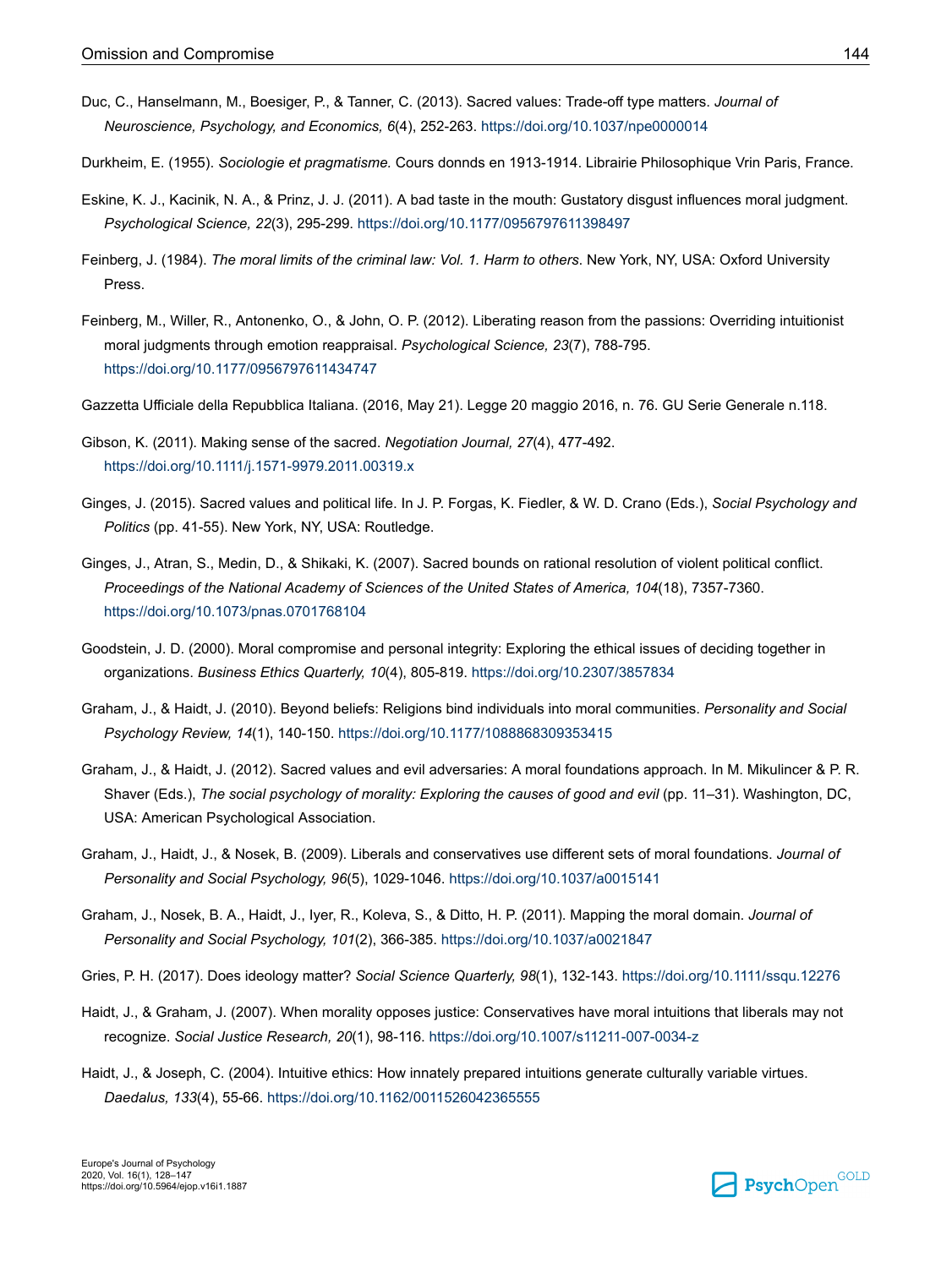- Haidt, J. Y., & Kesebir, S. (2010). Morality. In S. T. Fiske, D. T. Gilbert, & G. Lindzey (Eds.), *Handbook of social psychology* (pp. 797-932). New Jersey, NJ, USA: Wiley.
- Hanselmann, M., & Tanner, C. (2008). Taboos and conflicts in decision making: Sacred values, decision difficulty, and emotions. *Judgment and Decision Making, 3*(1), 51-63.
- Iyer, R., Koleva, S., Graham, J., Ditto, P., & Haidt, J. (2012). Understanding libertarian morality: The psychological dispositions of self-identified libertarians. *PLOS ONE, 7*(8), Article e42366. [https://doi.org/10.1371/journal.pone.0042366](https://doi.org/10.1371%2Fjournal.pone.0042366)
- Jöreskog, K. G., & Sörbom, D. (1984). *Lisrel VI, Analysis of linear structural relationships by maximum likelihood, instrumental variables, and least squares methods.* Mooresville, NC, USA: Scientific Software.
- Jost, J. T. (2006). The end of the end of ideology. *The American Psychologist, 61*(7), 651-670. [https://doi.org/10.1037/0003-066X.61.7.651](https://doi.org/10.1037%2F0003-066X.61.7.651)
- Jost, J. T., Glaser, J., Kruglanski, A. W., & Sulloway, F. J. (2003). Political conservatism as motivated social cognition. *Psychological Bulletin, 129*(3), 339-375. [https://doi.org/10.1037/0033-2909.129.3.339](https://doi.org/10.1037%2F0033-2909.129.3.339)
- Kline, P. (1986). *A handbook of test construction*. London, United Kingdom: Methuen.
- Lakoff, G. (2004). *Don't think of an elephant: Know your values and frame the debate–The essential guide for progressives*. White River Junction, VT, USA: Chelsea Green Publishing.
- Martini, S., & Quaranta, M. (2015). Finding out the hard way: Uncovering the structural foundations of political dissatisfaction in Italy, 1973–2013. *West European Politics, 38*(1), 28-52. [https://doi.org/10.1080/01402382.2014.943524](https://doi.org/10.1080%2F01402382.2014.943524)
- Mazar, N., Amir, O., & Ariely, D. (2008). The dishonesty of honest people: A theory of self-concept maintenance. *Journal of Marketing Research, 45*(6), 633-644. [https://doi.org/10.1509/jmkr.45.6.633](https://doi.org/10.1509%2Fjmkr.45.6.633)
- McGee, R. W. (2012). *The ethics of tax evasion: Perspectives in theory and practice.* New York, NY, USA: Springer.
- McGraw, A. P., & Tetlock, P. E. (2005). Taboo trade-offs, relational framing, and the acceptability of exchanges. *Journal of Consumer Psychology, 15*(1), 2-15. [https://doi.org/10.1207/s15327663jcp1501\\_2](https://doi.org/10.1207%2Fs15327663jcp1501_2)
- Milesi, P. (2017). Moral foundations and voting intention in Italy. *Europe's Journal of Psychology, 13*(4), 667-687. [https://doi.org/10.5964/ejop.v13i4.1391](https://doi.org/10.5964%2Fejop.v13i4.1391)
- Monin, B., & Jordan, A. H. (2009). The dynamic moral self: A social psychological perspective. In D. Narvaez & D. K. Lapsley (Eds.), *Personality, identity, and character: Explorations in moral psychology* (pp. 341-354). New York, NY, USA: Cambridge University Press.
- Morgan, G. S., Skitka, L. J., & Wisneski, D. C. (2010). Moral and religious convictions and intentions to vote in the 2008 presidential election. *Analyses of Social Issues and Public Policy (ASAP), 10*(1), 307-320. [https://doi.org/10.1111/j.1530-2415.2010.01204.x](https://doi.org/10.1111%2Fj.1530-2415.2010.01204.x)
- Natale, P. (2006). Mobilità elettorale e «fedeltà leggera»: I movimenti di voto [Electoral mobility and "light fidelity": Voting movements]. In P. Feltrin, P. Natale, & L. Ricolfi (Eds.), *Nel segreto dell'urna* [In the secret of the ballot box] (pp. 263-292). Turin, Italy: Utet.

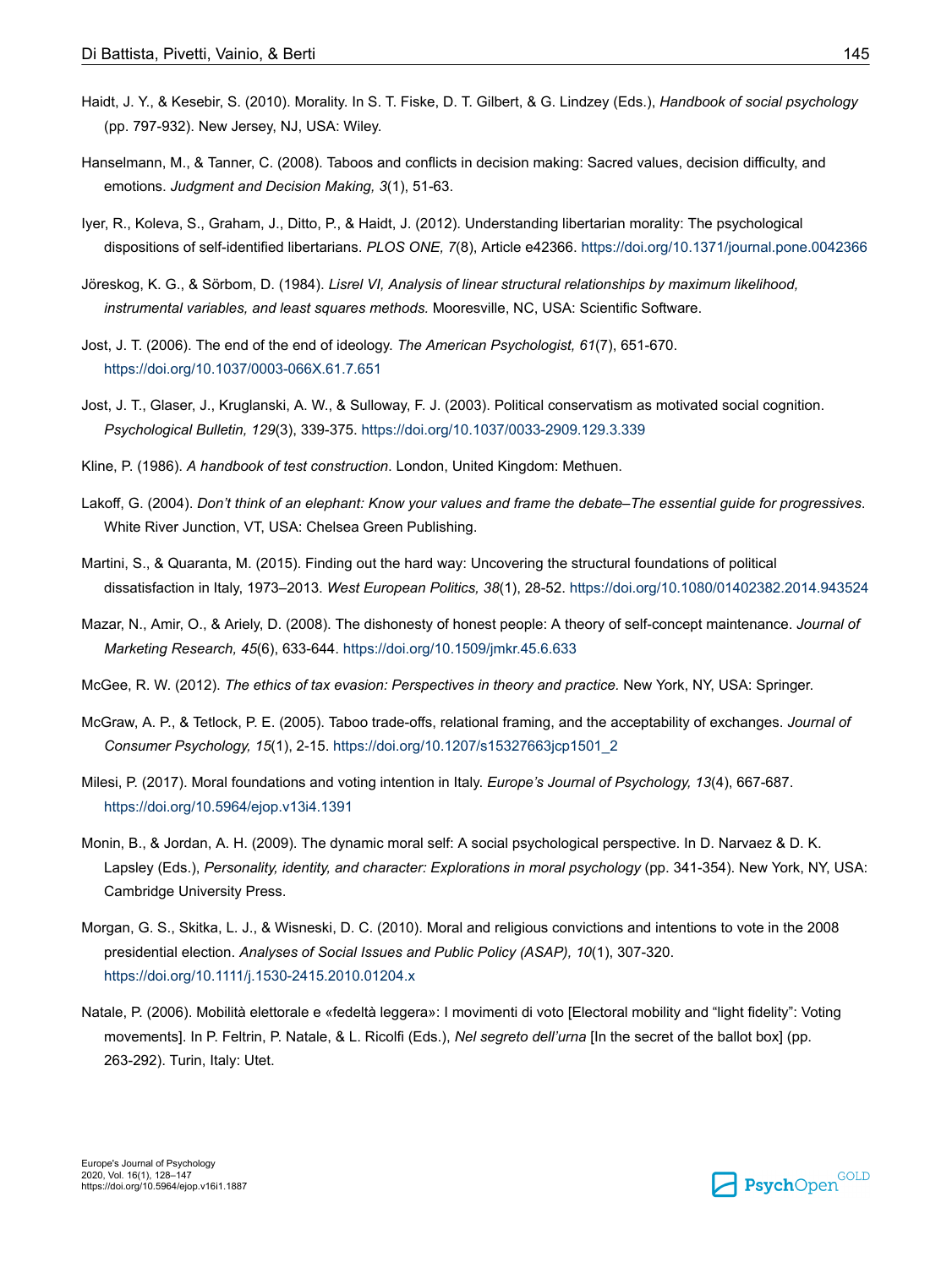- Nisan, M. (1991). The Moral Balance Model: Theory and research extending our understanding of moral choice and deviation. In W. M. Kurtines & J. L. Gewirtz (Eds.), *Handbook of moral behavior and development* (pp. 213– 249). Hillsdale, NJ, USA: Erlbaum.
- Pasquino, G., & Valbruzzi, M. (2013). Post-electoral politics in Italy: Institutional problems and political perspectives. *Journal of Modern Italian Studies, 18*(4), 466-484. [https://doi.org/10.1080/1354571X.2013.810805](https://doi.org/10.1080%2F1354571X.2013.810805)
- Pennycook, G., Cheyne, J. A., Barr, N., Koehler, D. J., & Fugelsang, J. A. (2014). Cognitive style and religiosity: The role of conflict detection. *Memory & Cognition, 42*(1), 1-10. [https://doi.org/10.3758/s13421-013-0340-7](https://doi.org/10.3758%2Fs13421-013-0340-7)
- Pittarello, A., Motro, D., Rubaltelli, E., & Pluchino, P. (2016). The relationship between attention allocation and cheating. *Psychonomic Bulletin & Review, 23*, 609-616. [https://doi.org/10.3758/s13423-015-0935-z](https://doi.org/10.3758%2Fs13423-015-0935-z)
- Rai, T. S., & Fiske, A. P. (2011). Moral psychology is relationship regulation: Moral motives for unity, hierarchy, equality, and proportionality. *Psychological Review, 118*(1), 57-75. [https://doi.org/10.1037/a0021867](https://doi.org/10.1037%2Fa0021867)
- Schein, C., & Gray, K. (2015). The unifying moral dyad: Liberals and conservatives share the same harm-based moral template. *Personality and Social Psychology Bulletin, 41*(8), 1147-1163. [https://doi.org/10.1177/0146167215591501](https://doi.org/10.1177%2F0146167215591501)
- Schnall, S., Haidt, J., Clore, G. L., & Jordan, A. H. (2008). Disgust as embodied moral judgment. *Personality and Social Psychology Bulletin, 34*(8), 1096-1109. [https://doi.org/10.1177/0146167208317771](https://doi.org/10.1177%2F0146167208317771)
- Skitka, L. J., Bauman, C. W., & Sargis, E. G. (2005). Moral conviction: Another contributor to attitude strength or something more? *Journal of Personality and Social Psychology, 88*(6), 895-917. [https://doi.org/10.1037/0022-3514.88.6.895](https://doi.org/10.1037%2F0022-3514.88.6.895)
- Skitka, L. J., Washburn, A. N., & Carsel, T. S. (2015). The psychological foundations and consequences of moral conviction. *Current Opinion in Psychology, 6*, 41-44. [https://doi.org/10.1016/j.copsyc.2015.03.025](https://doi.org/10.1016%2Fj.copsyc.2015.03.025)
- Spranca, M., Minsk, E., & Baron, J. (1991). Omission and commission in judgment and choice. *Journal of Experimental Social Psychology, 27*(1), 76-105. [https://doi.org/10.1016/0022-1031\(91\)90011-T](https://doi.org/10.1016%2F0022-1031%2891%2990011-T)
- Susskind, L., Levine, H., Aran, G., Kaniel, S., Sheleg, Y., & Halbertal, M. (2005). Religious and ideological dimensions of the Israeli settlements issue: Reframing the narrative? *Negotiation Journal, 21*(2), 177-191. [https://doi.org/10.1111/j.1571-9979.2005.00056.x](https://doi.org/10.1111%2Fj.1571-9979.2005.00056.x)
- Tetlock, P. E. (2003). Thinking the unthinkable: Sacred values and taboo cognitions. *Trends in Cognitive Sciences, 7*(7), 320-324. [https://doi.org/10.1016/S1364-6613\(03\)00135-9](https://doi.org/10.1016%2FS1364-6613%2803%2900135-9)
- Tetlock, P. E., Kristel, O. V., Elson, S. B., Green, M. C., & Lerner, J. S. (2000). The psychology of the unthinkable: Taboo trade-offs, forbidden base rates, and heretical counterfactuals. *Journal of Personality and Social Psychology, 78*(5), 853-870. [https://doi.org/10.1037/0022-3514.78.5.853](https://doi.org/10.1037%2F0022-3514.78.5.853)
- Tetlock, P. E., Peterson, R. S., & Lerner, J. S. (1996). Revising the Value Pluralism Model: Incorporating social content and context postulates. In C. Seligman, J. Olson, & M. Zanna (Eds.), *The psychology of values: The Ontario symposium* (Vol. 8, pp. 25-51). Hillsdale, NJ, USA: Erlbaum.
- Tonacci, F. (2014, January 5). Trent'anni di proposte finite nel cassetto dai Pacs ai Dico, le Leggi diventate tabù [Thirty years of proposals ended up in the drawer, from the Pacs to the Dico, the taboo laws]. *La Repubblica*. Retrieved from <https://ricerca.repubblica.it/repubblica/archivio/repubblica/2014/01/05/trentanni-di-proposte-finite-nel-cassetto-dai.html>